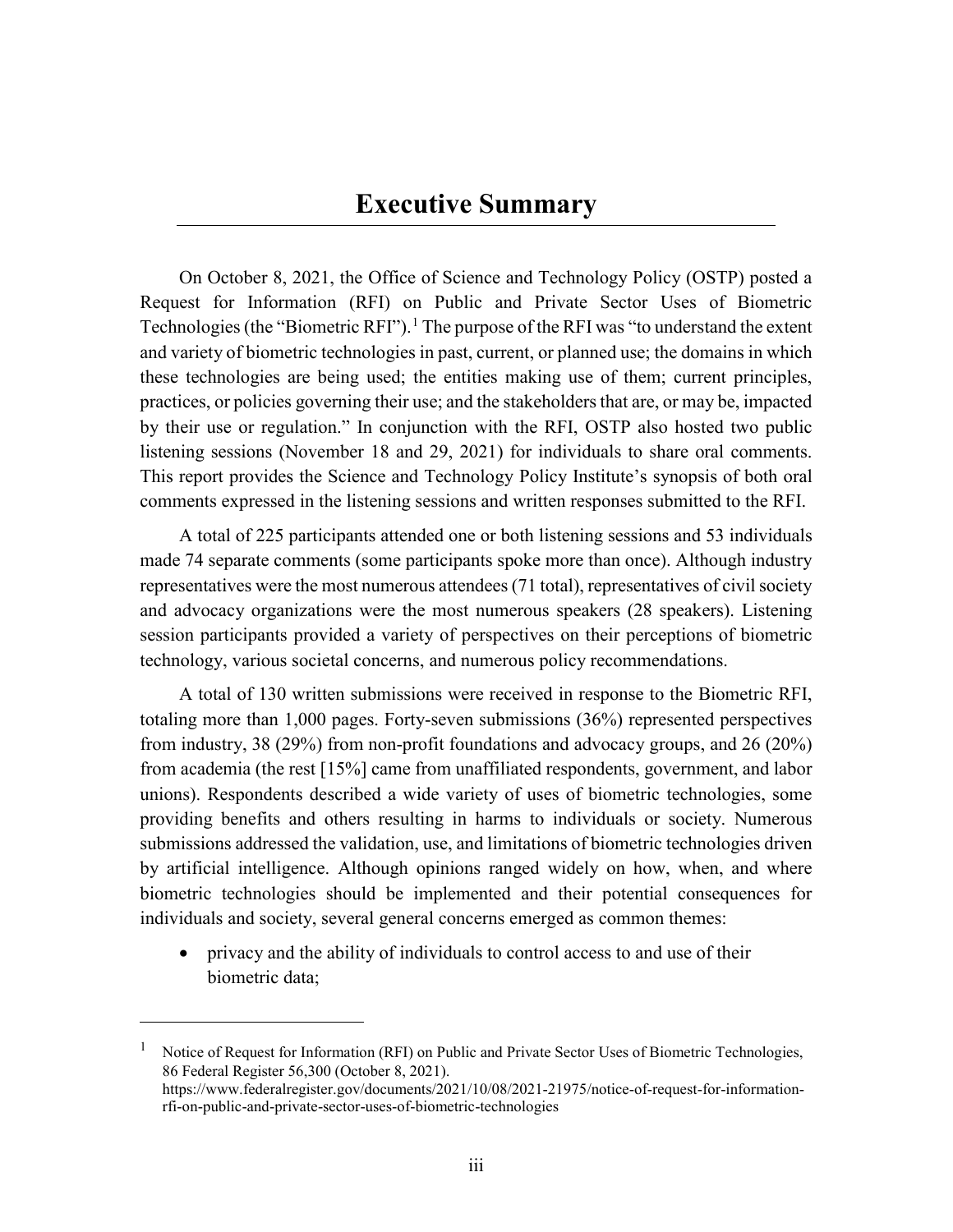

The Institute for Defense Analyses is a nonprofit corporation that operates three Federally Funded Research and Development Centers. Its mission is to answer the most challenging U.S. security and science policy questions with objective analysis, leveraging extraordinary scientific, technical, and analytic expertise.

## **About This Publication**

This work was conducted by the IDA Science and Technology Policy Institute (STPI) under contract NSFOIA-0408601, project TP-20-1005.DH, "Assessing Use and Governance of Biometric Technologies in the Public and Private Sectors," for the Office of Science and Technology Policy. The views, opinions, and findings should not be construed as representing the official positions of the National Science Foundation or the sponsoring agency.

### **For More Information**

Thomas D. Olszewski, Project Leader tolszews@ida.org, 202-419-5476

Kristen M. Kulinowski, Director, Science and Technology Policy Institute kkulinow@ida.org, 202-419-5491

## **Copyright Notice**

© 2022 Institute for Defense Analyses 730 East Glebe Road, Alexandria, Virginia 22305-3086 • (703) 845-2000.

This material may be reproduced by or for the U.S. Government pursuant to the copyright license under the clause at FAR 52.227-14 (May 2014).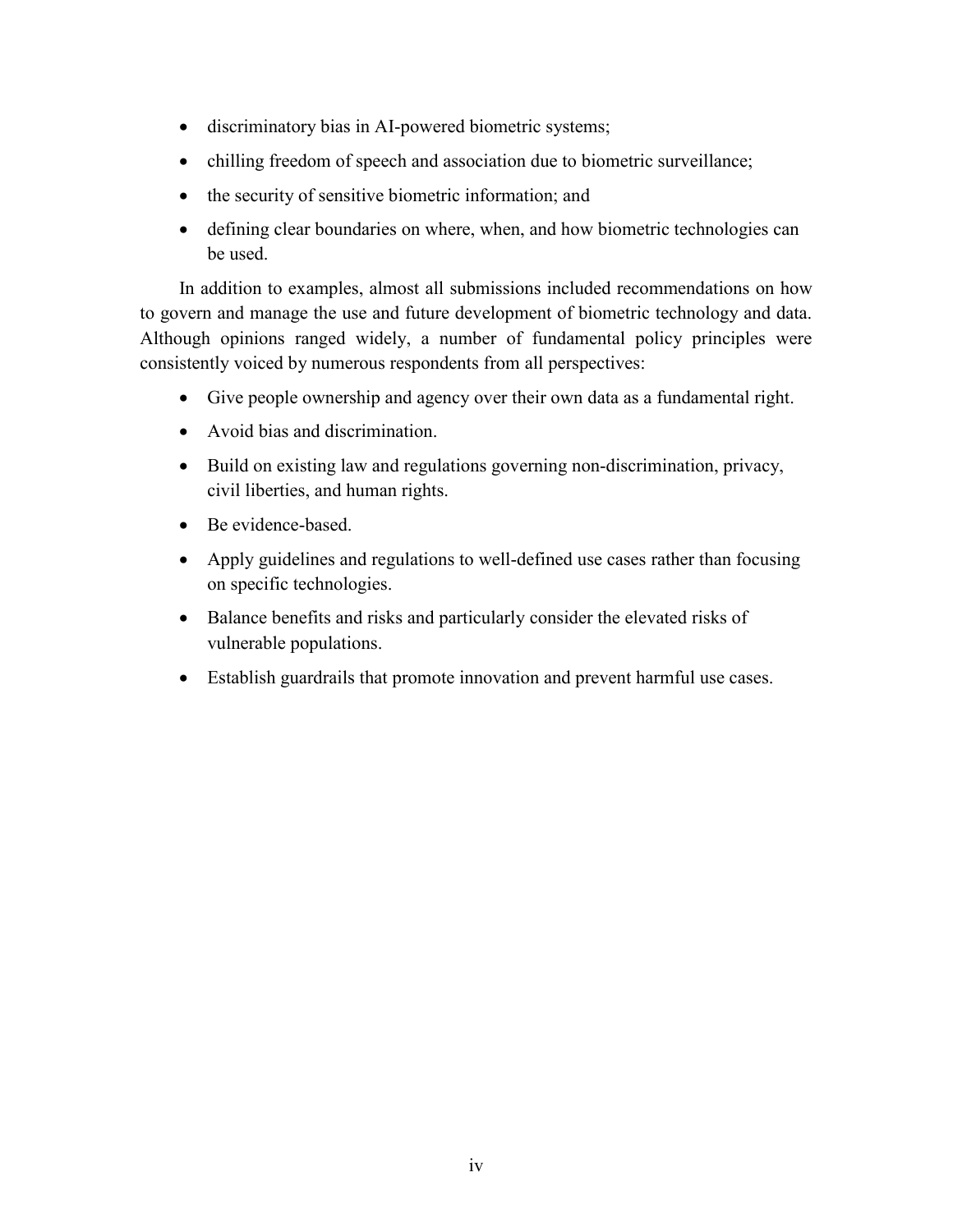SCIENCE & TECHNOLOGY POLICY INSTITUTE

IDA Document D-33070

# **Synopsis of Responses to OSTP's Request for Information on the Use and Governance of Biometric Technologies in the Public and Private Sectors**

Thomas D. Olszewski Lisa M. Van Pay Javier F. Ortiz Sarah E. Swiersz Laurie A. Dacus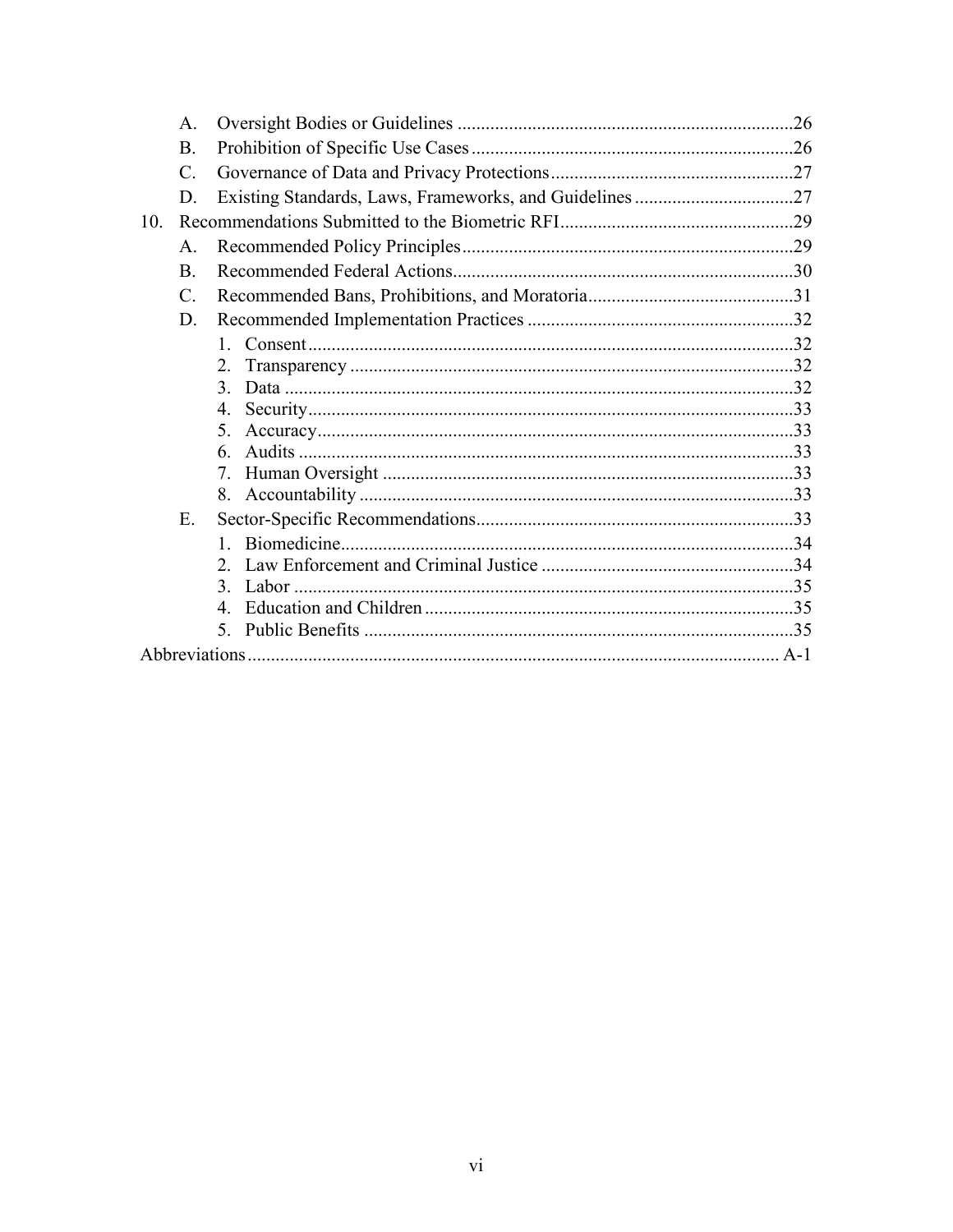## **Executive Summary**

On October 8, 2021, the Office of Science and Technology Policy (OSTP) posted a Request for Information (RFI) on Public and Private Sector Uses of Biometric Technologies (the "Biometric RFI").<sup>[1](#page-4-0)</sup> The purpose of the RFI was "to understand the extent and variety of biometric technologies in past, current, or planned use; the domains in which these technologies are being used; the entities making use of them; current principles, practices, or policies governing their use; and the stakeholders that are, or may be, impacted by their use or regulation." In conjunction with the RFI, OSTP also hosted two public listening sessions (November 18 and 29, 2021) for individuals to share oral comments. This report provides the Science and Technology Policy Institute's synopsis of both oral comments expressed in the listening sessions and written responses submitted to the RFI.

A total of 225 participants attended one or both listening sessions and 53 individuals made 74 separate comments (some participants spoke more than once). Although industry representatives were the most numerous attendees (71 total), representatives of civil society and advocacy organizations were the most numerous speakers (28 speakers). Listening session participants provided a variety of perspectives on their perceptions of biometric technology, various societal concerns, and numerous policy recommendations.

A total of 130 written submissions were received in response to the Biometric RFI, totaling more than 1,000 pages. Forty-seven submissions (36%) represented perspectives from industry, 38 (29%) from non-profit foundations and advocacy groups, and 26 (20%) from academia (the rest [15%] came from unaffiliated respondents, government, and labor unions). Respondents described a wide variety of uses of biometric technologies, some providing benefits and others resulting in harms to individuals or society. Numerous submissions addressed the validation, use, and limitations of biometric technologies driven by artificial intelligence. Although opinions ranged widely on how, when, and where biometric technologies should be implemented and their potential consequences for individuals and society, several general concerns emerged as common themes:

• privacy and the ability of individuals to control access to and use of their biometric data;

<span id="page-4-0"></span>Notice of Request for Information (RFI) on Public and Private Sector Uses of Biometric Technologies, 86 Federal Register 56,300 (October 8, 2021). https://www.federalregister.gov/documents/2021/10/08/2021-21975/notice-of-request-for-informationrfi-on-public-and-private-sector-uses-of-biometric-technologies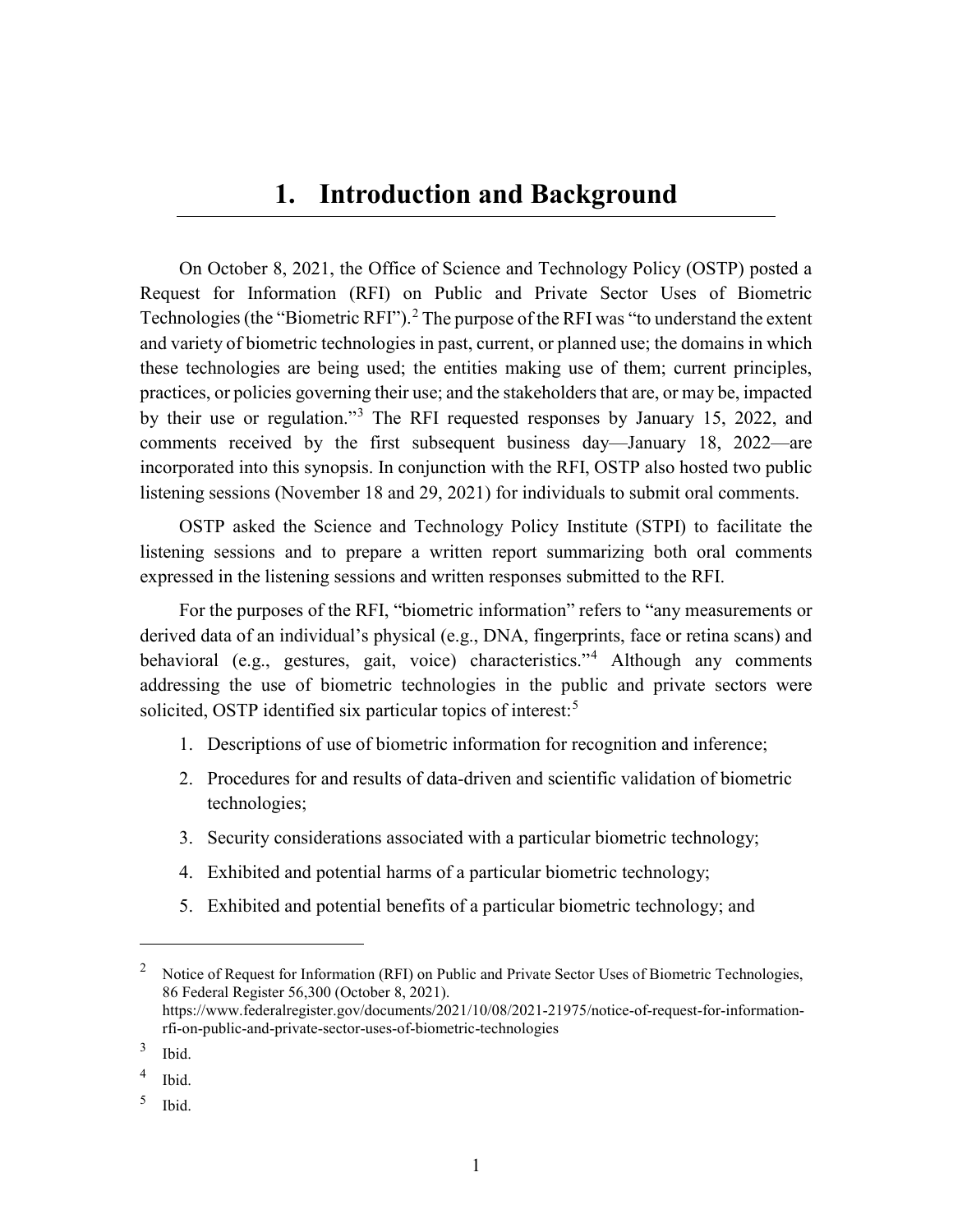- discriminatory bias in AI-powered biometric systems;
- chilling freedom of speech and association due to biometric surveillance;
- the security of sensitive biometric information; and
- defining clear boundaries on where, when, and how biometric technologies can be used.

In addition to examples, almost all submissions included recommendations on how to govern and manage the use and future development of biometric technology and data. Although opinions ranged widely, a number of fundamental policy principles were consistently voiced by numerous respondents from all perspectives:

- Give people ownership and agency over their own data as a fundamental right.
- Avoid bias and discrimination.
- Build on existing law and regulations governing non-discrimination, privacy, civil liberties, and human rights.
- Be evidence-based.
- Apply guidelines and regulations to well-defined use cases rather than focusing on specific technologies.
- Balance benefits and risks and particularly consider the elevated risks of vulnerable populations.
- Establish guardrails that promote innovation and prevent harmful use cases.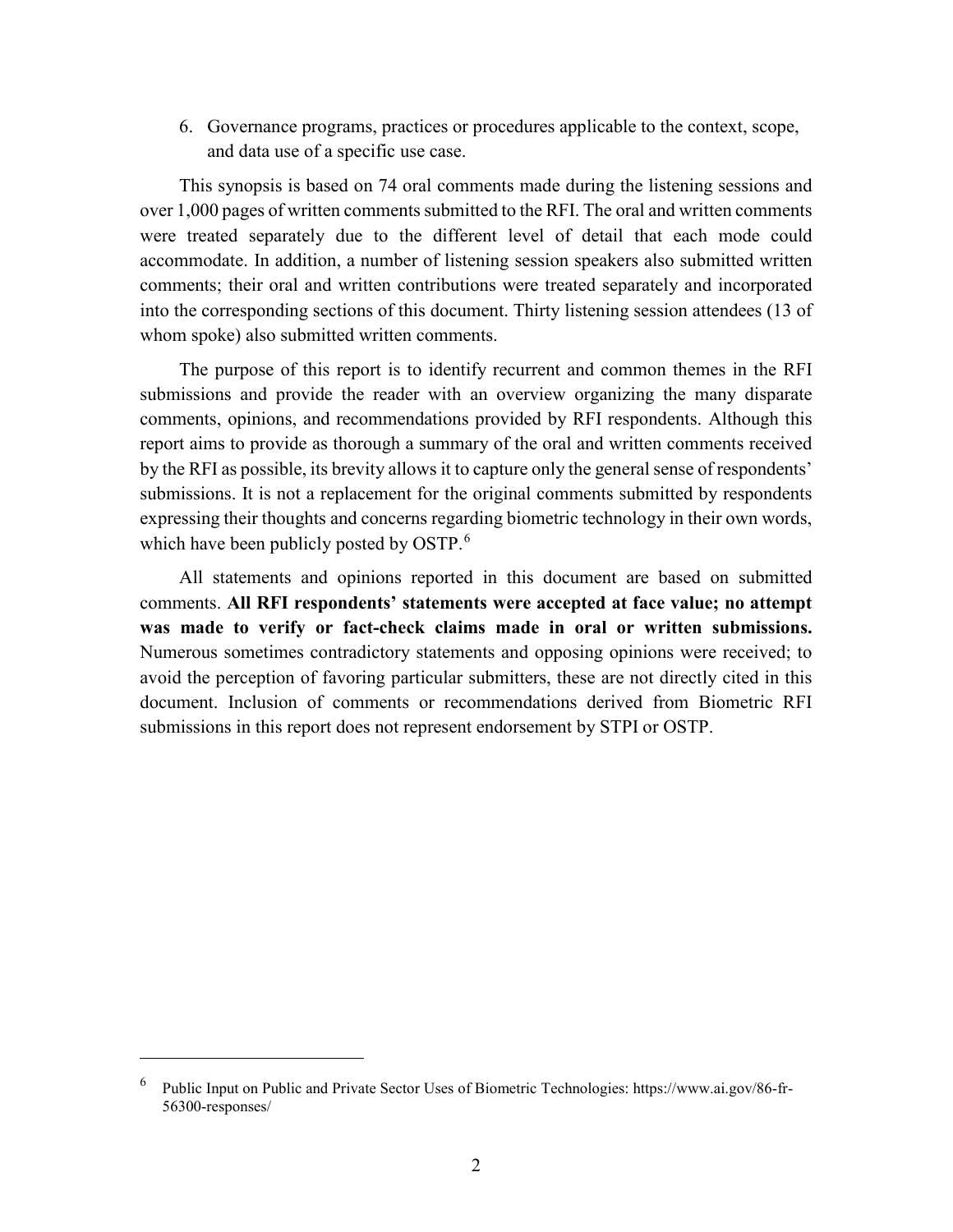# **Contents**

| 1.               |                                                                             |  |  |  |  |
|------------------|-----------------------------------------------------------------------------|--|--|--|--|
| 2.               |                                                                             |  |  |  |  |
|                  | A.                                                                          |  |  |  |  |
|                  | <b>B.</b>                                                                   |  |  |  |  |
|                  | $\mathcal{C}$ .                                                             |  |  |  |  |
| 3.               |                                                                             |  |  |  |  |
| $\overline{4}$ . | Descriptions of Use of Biometric Information for Recognition and Inference9 |  |  |  |  |
|                  | $A_{\cdot}$                                                                 |  |  |  |  |
|                  | <b>B.</b>                                                                   |  |  |  |  |
|                  | $\mathcal{C}$                                                               |  |  |  |  |
| 5.               | Procedures for and Results of Data-Driven and Scientific Validation of      |  |  |  |  |
|                  |                                                                             |  |  |  |  |
|                  | $\mathsf{A}$ .                                                              |  |  |  |  |
|                  | <b>B.</b>                                                                   |  |  |  |  |
|                  | C.                                                                          |  |  |  |  |
|                  | Transparency and the Role of Humans in Biometric Systems13<br>D.            |  |  |  |  |
| 6.               | Security Considerations Associated with Particular Biometric Technologies15 |  |  |  |  |
|                  | A.                                                                          |  |  |  |  |
|                  | Β.                                                                          |  |  |  |  |
| 7.               | Exhibited and Potential Harms of a Particular Biometric Technology19        |  |  |  |  |
|                  | A.                                                                          |  |  |  |  |
|                  |                                                                             |  |  |  |  |
|                  | $2_{1}$                                                                     |  |  |  |  |
|                  | 3.                                                                          |  |  |  |  |
|                  | <b>B.</b>                                                                   |  |  |  |  |
|                  |                                                                             |  |  |  |  |
|                  | 2.                                                                          |  |  |  |  |
| 8.               | Exhibited and Potential Benefits of a Particular Biometric Technology 23    |  |  |  |  |
|                  | A.                                                                          |  |  |  |  |
|                  | <b>B.</b>                                                                   |  |  |  |  |
|                  | $C$ .                                                                       |  |  |  |  |
|                  | D.                                                                          |  |  |  |  |
|                  | $E_{\rm c}$                                                                 |  |  |  |  |
| 9.               | Governance Programs, Practices, or Procedures Applicable to the Context,    |  |  |  |  |
|                  |                                                                             |  |  |  |  |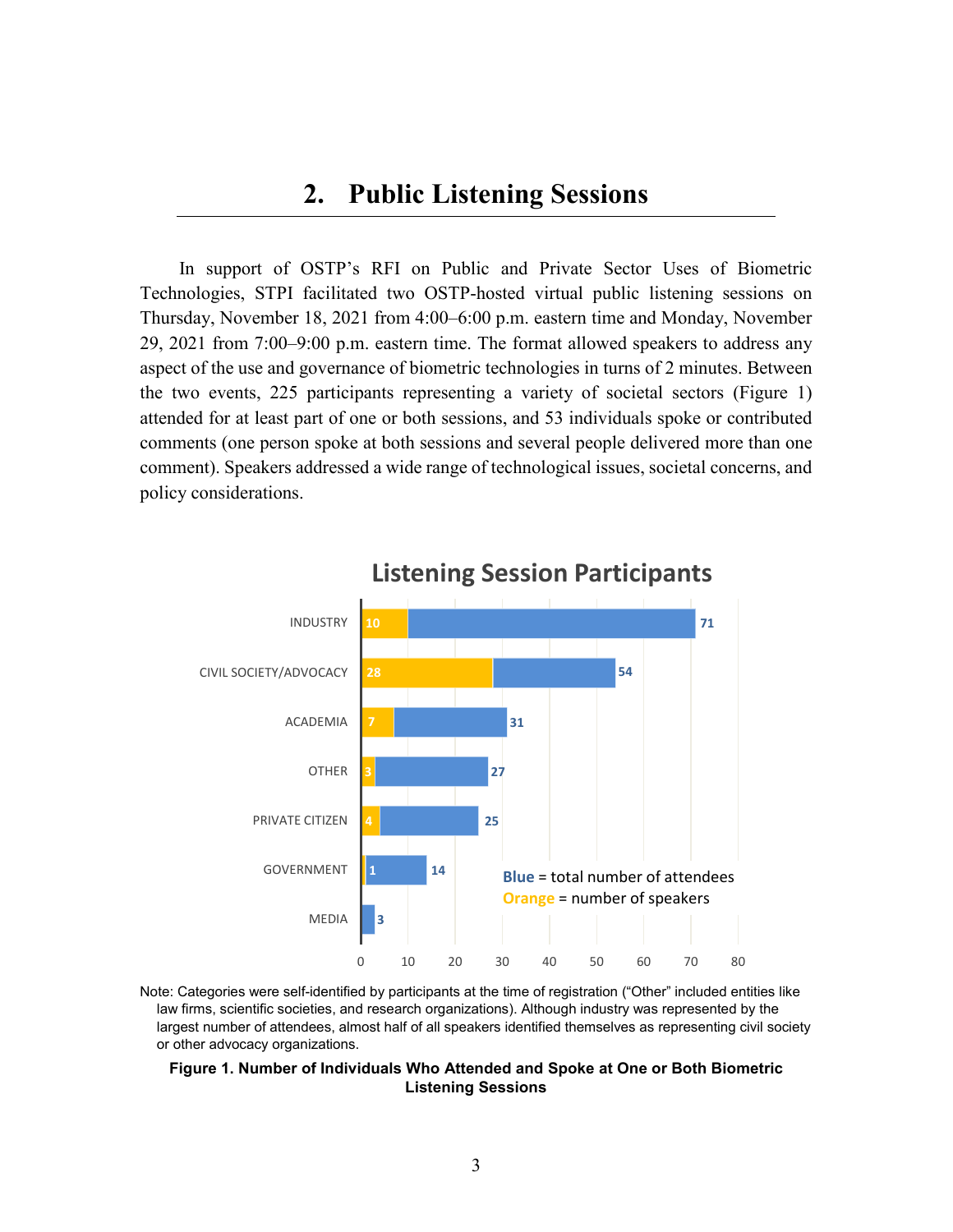|     | A <sub>1</sub>  |                                 |  |  |  |  |  |
|-----|-----------------|---------------------------------|--|--|--|--|--|
|     | <b>B.</b>       |                                 |  |  |  |  |  |
|     | $\mathcal{C}$ . |                                 |  |  |  |  |  |
|     | D.              |                                 |  |  |  |  |  |
| 10. |                 |                                 |  |  |  |  |  |
|     | A.              |                                 |  |  |  |  |  |
|     | $\mathbf{B}$    |                                 |  |  |  |  |  |
|     | C.              |                                 |  |  |  |  |  |
|     | D.              |                                 |  |  |  |  |  |
|     |                 |                                 |  |  |  |  |  |
|     |                 | 2.                              |  |  |  |  |  |
|     |                 | 3 <sub>1</sub>                  |  |  |  |  |  |
|     |                 |                                 |  |  |  |  |  |
|     |                 | 5 <sub>1</sub>                  |  |  |  |  |  |
|     |                 | 6.                              |  |  |  |  |  |
|     |                 | 7.                              |  |  |  |  |  |
|     |                 |                                 |  |  |  |  |  |
|     | E.              |                                 |  |  |  |  |  |
|     |                 |                                 |  |  |  |  |  |
|     |                 | $\mathcal{D}$                   |  |  |  |  |  |
|     |                 | 3 <sub>1</sub>                  |  |  |  |  |  |
|     |                 | $4_{\scriptscriptstyle{\perp}}$ |  |  |  |  |  |
|     |                 | 5.                              |  |  |  |  |  |
|     |                 |                                 |  |  |  |  |  |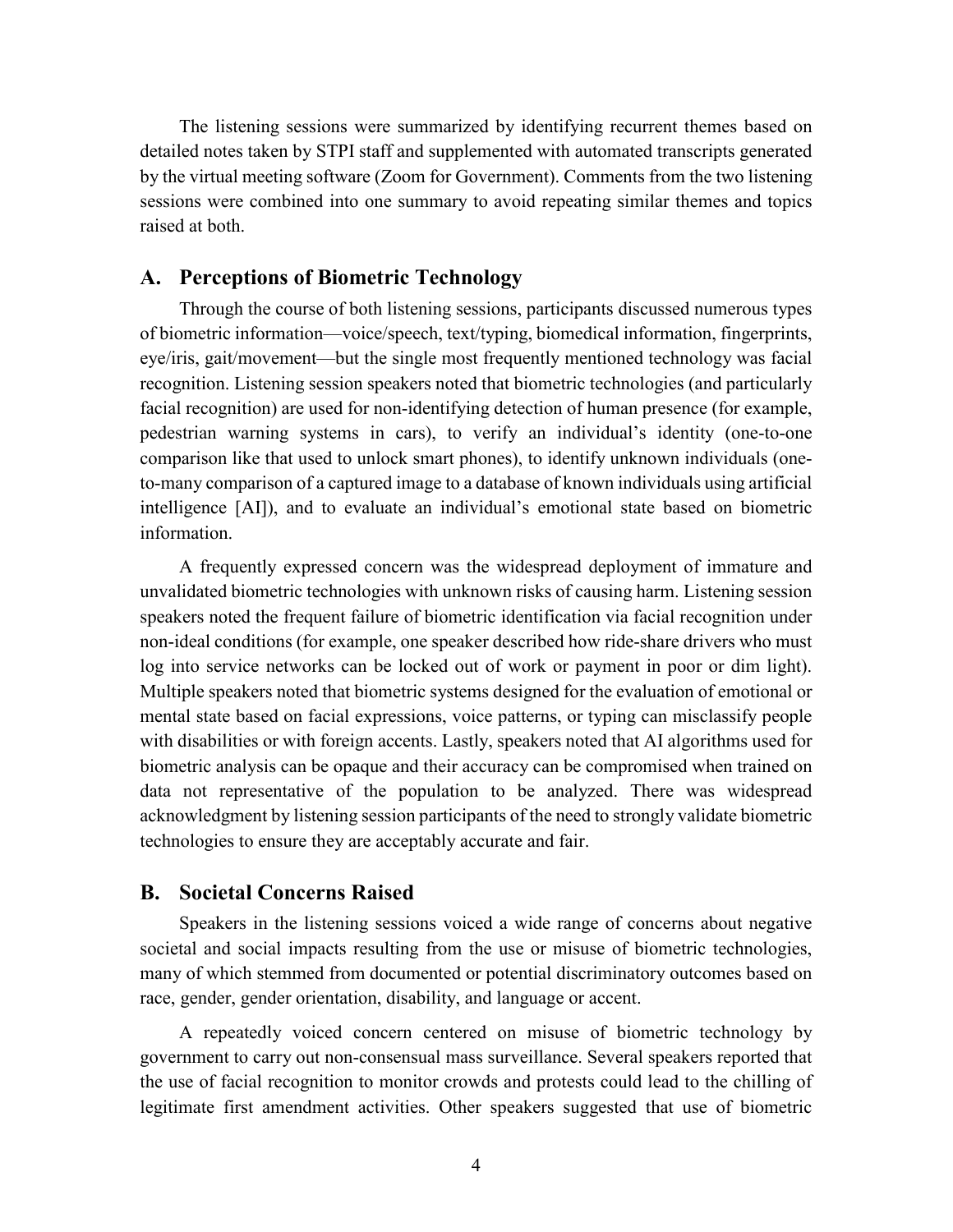## **1. Introduction and Background**

<span id="page-8-0"></span>On October 8, 2021, the Office of Science and Technology Policy (OSTP) posted a Request for Information (RFI) on Public and Private Sector Uses of Biometric Technologies (the "Biometric RFI").<sup>[2](#page-8-1)</sup> The purpose of the RFI was "to understand the extent and variety of biometric technologies in past, current, or planned use; the domains in which these technologies are being used; the entities making use of them; current principles, practices, or policies governing their use; and the stakeholders that are, or may be, impacted by their use or regulation."[3](#page-8-2) The RFI requested responses by January 15, 2022, and comments received by the first subsequent business day—January 18, 2022—are incorporated into this synopsis. In conjunction with the RFI, OSTP also hosted two public listening sessions (November 18 and 29, 2021) for individuals to submit oral comments.

OSTP asked the Science and Technology Policy Institute (STPI) to facilitate the listening sessions and to prepare a written report summarizing both oral comments expressed in the listening sessions and written responses submitted to the RFI.

For the purposes of the RFI, "biometric information" refers to "any measurements or derived data of an individual's physical (e.g., DNA, fingerprints, face or retina scans) and behavioral (e.g., gestures, gait, voice) characteristics."[4](#page-8-3) Although any comments addressing the use of biometric technologies in the public and private sectors were solicited, OSTP identified six particular topics of interest:<sup>[5](#page-8-4)</sup>

- 1. Descriptions of use of biometric information for recognition and inference;
- 2. Procedures for and results of data-driven and scientific validation of biometric technologies;
- 3. Security considerations associated with a particular biometric technology;
- 4. Exhibited and potential harms of a particular biometric technology;
- 5. Exhibited and potential benefits of a particular biometric technology; and

 $\overline{a}$ 

<span id="page-8-1"></span><sup>2</sup> Notice of Request for Information (RFI) on Public and Private Sector Uses of Biometric Technologies, 86 Federal Register 56,300 (October 8, 2021). https://www.federalregister.gov/documents/2021/10/08/2021-21975/notice-of-request-for-informationrfi-on-public-and-private-sector-uses-of-biometric-technologies

<span id="page-8-2"></span><sup>3</sup> Ibid.

<span id="page-8-3"></span><sup>4</sup> Ibid.

<span id="page-8-4"></span><sup>5</sup> Ibid.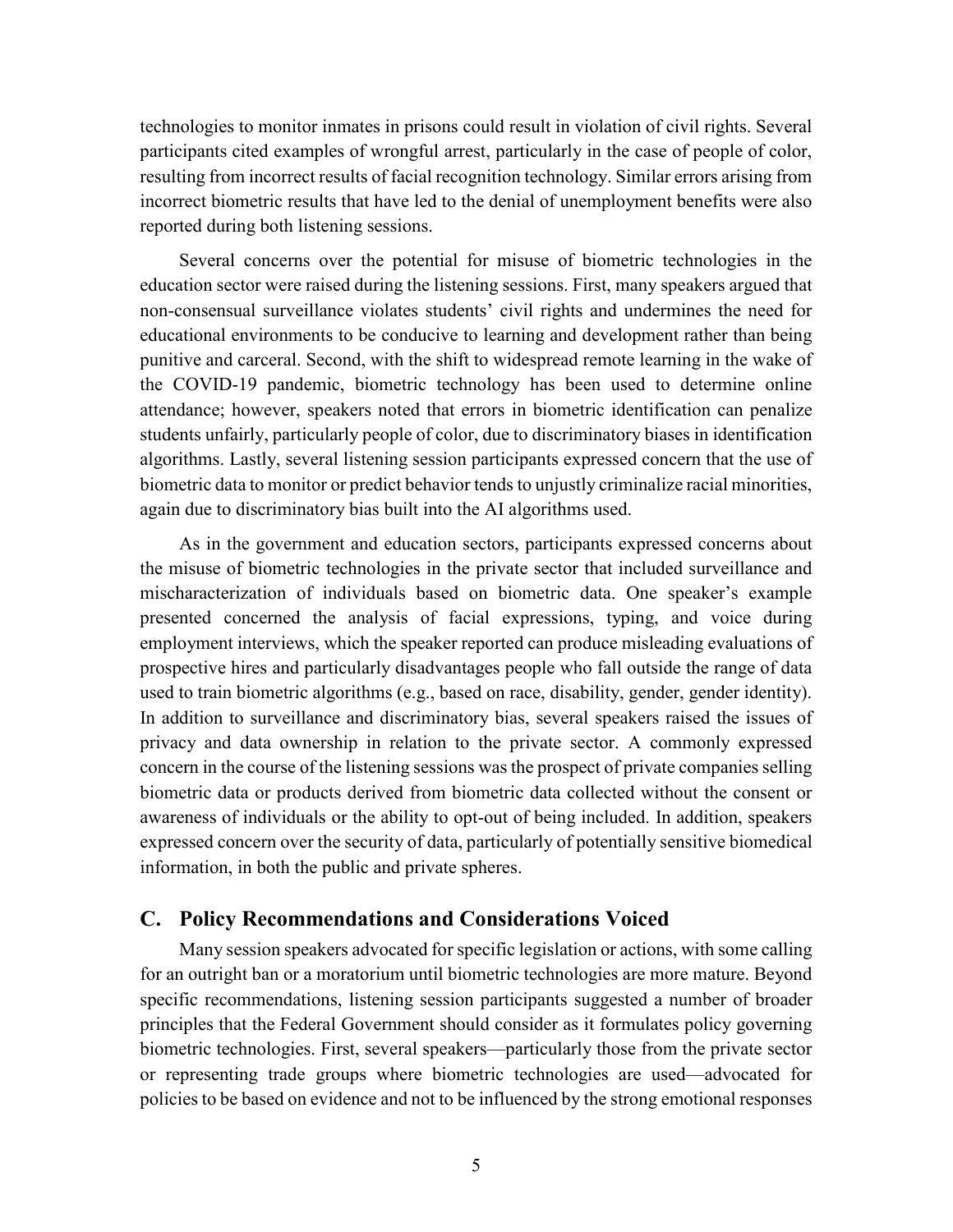6. Governance programs, practices or procedures applicable to the context, scope, and data use of a specific use case.

This synopsis is based on 74 oral comments made during the listening sessions and over 1,000 pages of written comments submitted to the RFI. The oral and written comments were treated separately due to the different level of detail that each mode could accommodate. In addition, a number of listening session speakers also submitted written comments; their oral and written contributions were treated separately and incorporated into the corresponding sections of this document. Thirty listening session attendees (13 of whom spoke) also submitted written comments.

The purpose of this report is to identify recurrent and common themes in the RFI submissions and provide the reader with an overview organizing the many disparate comments, opinions, and recommendations provided by RFI respondents. Although this report aims to provide as thorough a summary of the oral and written comments received by the RFI as possible, its brevity allows it to capture only the general sense of respondents' submissions. It is not a replacement for the original comments submitted by respondents expressing their thoughts and concerns regarding biometric technology in their own words, which have been publicly posted by OSTP.<sup>[6](#page-9-0)</sup>

All statements and opinions reported in this document are based on submitted comments. **All RFI respondents' statements were accepted at face value; no attempt was made to verify or fact-check claims made in oral or written submissions.** Numerous sometimes contradictory statements and opposing opinions were received; to avoid the perception of favoring particular submitters, these are not directly cited in this document. Inclusion of comments or recommendations derived from Biometric RFI submissions in this report does not represent endorsement by STPI or OSTP.

 $\overline{a}$ 

<span id="page-9-0"></span> $6$  Public Input on Public and Private Sector Uses of Biometric Technologies: https://www.ai.gov/86-fr-56300-responses/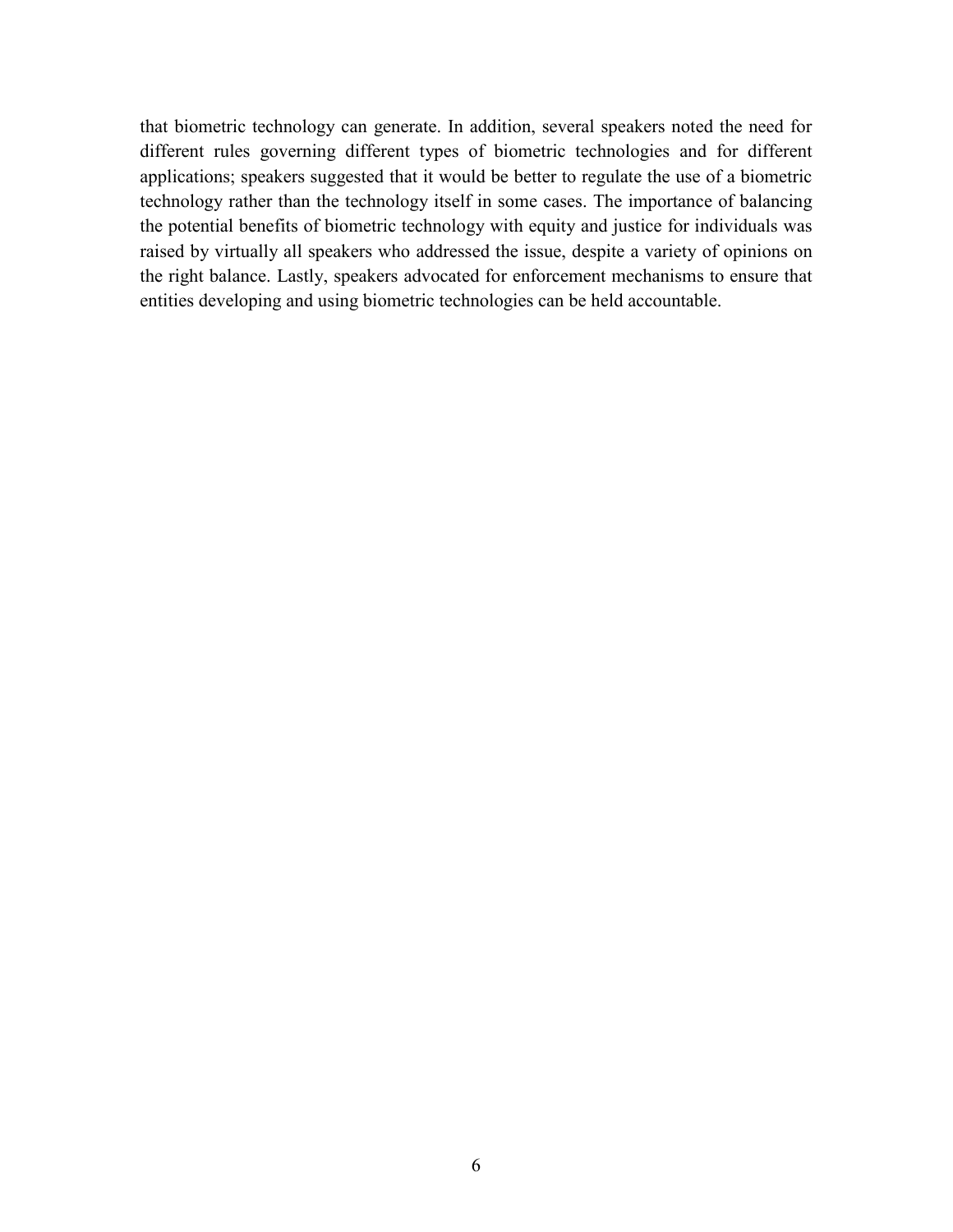<span id="page-10-0"></span>In support of OSTP's RFI on Public and Private Sector Uses of Biometric Technologies, STPI facilitated two OSTP-hosted virtual public listening sessions on Thursday, November 18, 2021 from 4:00–6:00 p.m. eastern time and Monday, November 29, 2021 from 7:00–9:00 p.m. eastern time. The format allowed speakers to address any aspect of the use and governance of biometric technologies in turns of 2 minutes. Between the two events, 225 participants representing a variety of societal sectors (Figure 1) attended for at least part of one or both sessions, and 53 individuals spoke or contributed comments (one person spoke at both sessions and several people delivered more than one comment). Speakers addressed a wide range of technological issues, societal concerns, and policy considerations.



**Listening Session Participants**

Note: Categories were self-identified by participants at the time of registration ("Other" included entities like law firms, scientific societies, and research organizations). Although industry was represented by the largest number of attendees, almost half of all speakers identified themselves as representing civil society or other advocacy organizations.

#### **Figure 1. Number of Individuals Who Attended and Spoke at One or Both Biometric Listening Sessions**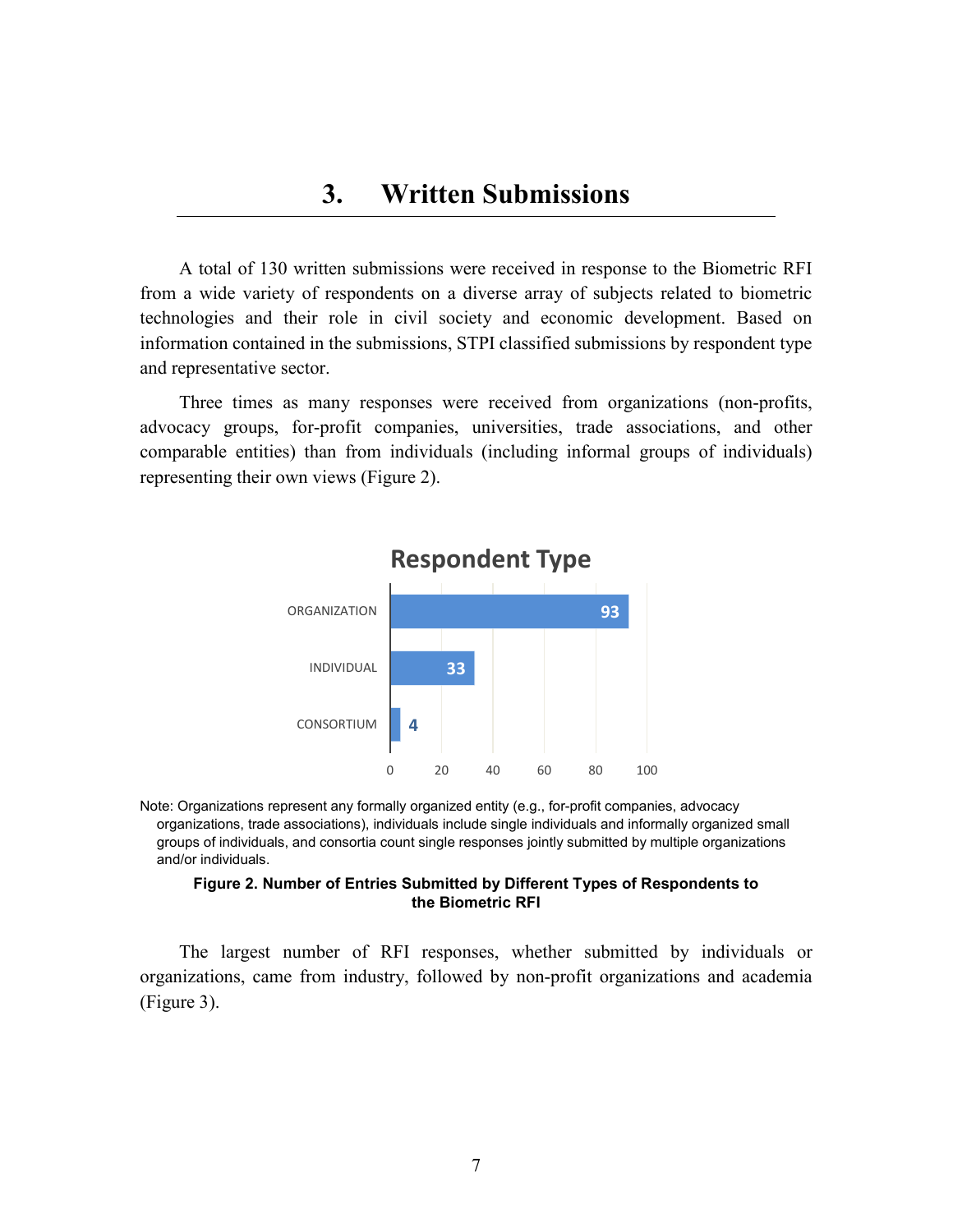The listening sessions were summarized by identifying recurrent themes based on detailed notes taken by STPI staff and supplemented with automated transcripts generated by the virtual meeting software (Zoom for Government). Comments from the two listening sessions were combined into one summary to avoid repeating similar themes and topics raised at both.

## <span id="page-11-0"></span>**A. Perceptions of Biometric Technology**

Through the course of both listening sessions, participants discussed numerous types of biometric information—voice/speech, text/typing, biomedical information, fingerprints, eye/iris, gait/movement—but the single most frequently mentioned technology was facial recognition. Listening session speakers noted that biometric technologies (and particularly facial recognition) are used for non-identifying detection of human presence (for example, pedestrian warning systems in cars), to verify an individual's identity (one-to-one comparison like that used to unlock smart phones), to identify unknown individuals (oneto-many comparison of a captured image to a database of known individuals using artificial intelligence [AI]), and to evaluate an individual's emotional state based on biometric information.

A frequently expressed concern was the widespread deployment of immature and unvalidated biometric technologies with unknown risks of causing harm. Listening session speakers noted the frequent failure of biometric identification via facial recognition under non-ideal conditions (for example, one speaker described how ride-share drivers who must log into service networks can be locked out of work or payment in poor or dim light). Multiple speakers noted that biometric systems designed for the evaluation of emotional or mental state based on facial expressions, voice patterns, or typing can misclassify people with disabilities or with foreign accents. Lastly, speakers noted that AI algorithms used for biometric analysis can be opaque and their accuracy can be compromised when trained on data not representative of the population to be analyzed. There was widespread acknowledgment by listening session participants of the need to strongly validate biometric technologies to ensure they are acceptably accurate and fair.

## <span id="page-11-1"></span>**B. Societal Concerns Raised**

Speakers in the listening sessions voiced a wide range of concerns about negative societal and social impacts resulting from the use or misuse of biometric technologies, many of which stemmed from documented or potential discriminatory outcomes based on race, gender, gender orientation, disability, and language or accent.

A repeatedly voiced concern centered on misuse of biometric technology by government to carry out non-consensual mass surveillance. Several speakers reported that the use of facial recognition to monitor crowds and protests could lead to the chilling of legitimate first amendment activities. Other speakers suggested that use of biometric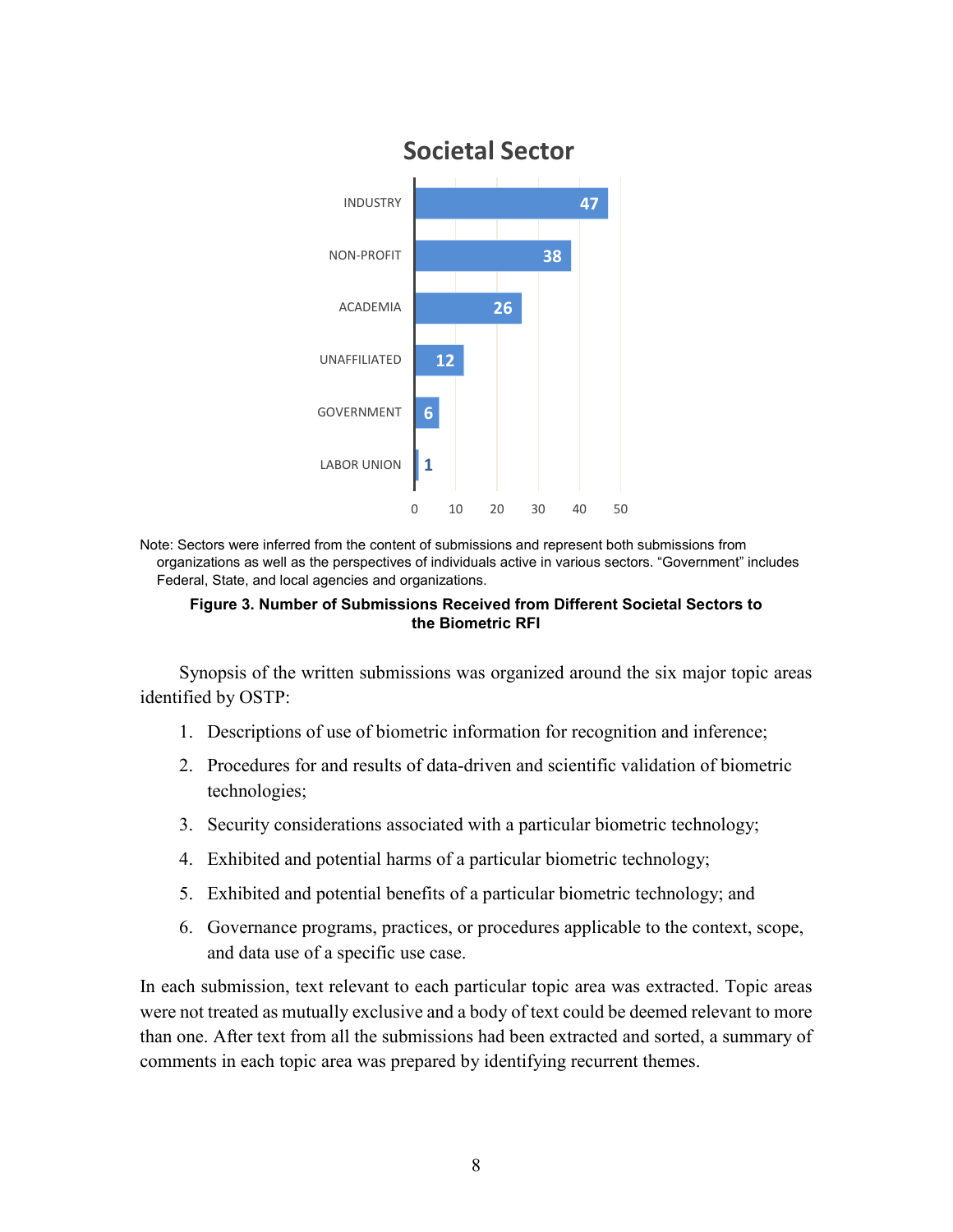technologies to monitor inmates in prisons could result in violation of civil rights. Several participants cited examples of wrongful arrest, particularly in the case of people of color, resulting from incorrect results of facial recognition technology. Similar errors arising from incorrect biometric results that have led to the denial of unemployment benefits were also reported during both listening sessions.

Several concerns over the potential for misuse of biometric technologies in the education sector were raised during the listening sessions. First, many speakers argued that non-consensual surveillance violates students' civil rights and undermines the need for educational environments to be conducive to learning and development rather than being punitive and carceral. Second, with the shift to widespread remote learning in the wake of the COVID-19 pandemic, biometric technology has been used to determine online attendance; however, speakers noted that errors in biometric identification can penalize students unfairly, particularly people of color, due to discriminatory biases in identification algorithms. Lastly, several listening session participants expressed concern that the use of biometric data to monitor or predict behavior tends to unjustly criminalize racial minorities, again due to discriminatory bias built into the AI algorithms used.

As in the government and education sectors, participants expressed concerns about the misuse of biometric technologies in the private sector that included surveillance and mischaracterization of individuals based on biometric data. One speaker's example presented concerned the analysis of facial expressions, typing, and voice during employment interviews, which the speaker reported can produce misleading evaluations of prospective hires and particularly disadvantages people who fall outside the range of data used to train biometric algorithms (e.g., based on race, disability, gender, gender identity). In addition to surveillance and discriminatory bias, several speakers raised the issues of privacy and data ownership in relation to the private sector. A commonly expressed concern in the course of the listening sessions was the prospect of private companies selling biometric data or products derived from biometric data collected without the consent or awareness of individuals or the ability to opt-out of being included. In addition, speakers expressed concern over the security of data, particularly of potentially sensitive biomedical information, in both the public and private spheres.

## <span id="page-12-0"></span>**C. Policy Recommendations and Considerations Voiced**

Many session speakers advocated for specific legislation or actions, with some calling for an outright ban or a moratorium until biometric technologies are more mature. Beyond specific recommendations, listening session participants suggested a number of broader principles that the Federal Government should consider as it formulates policy governing biometric technologies. First, several speakers—particularly those from the private sector or representing trade groups where biometric technologies are used—advocated for policies to be based on evidence and not to be influenced by the strong emotional responses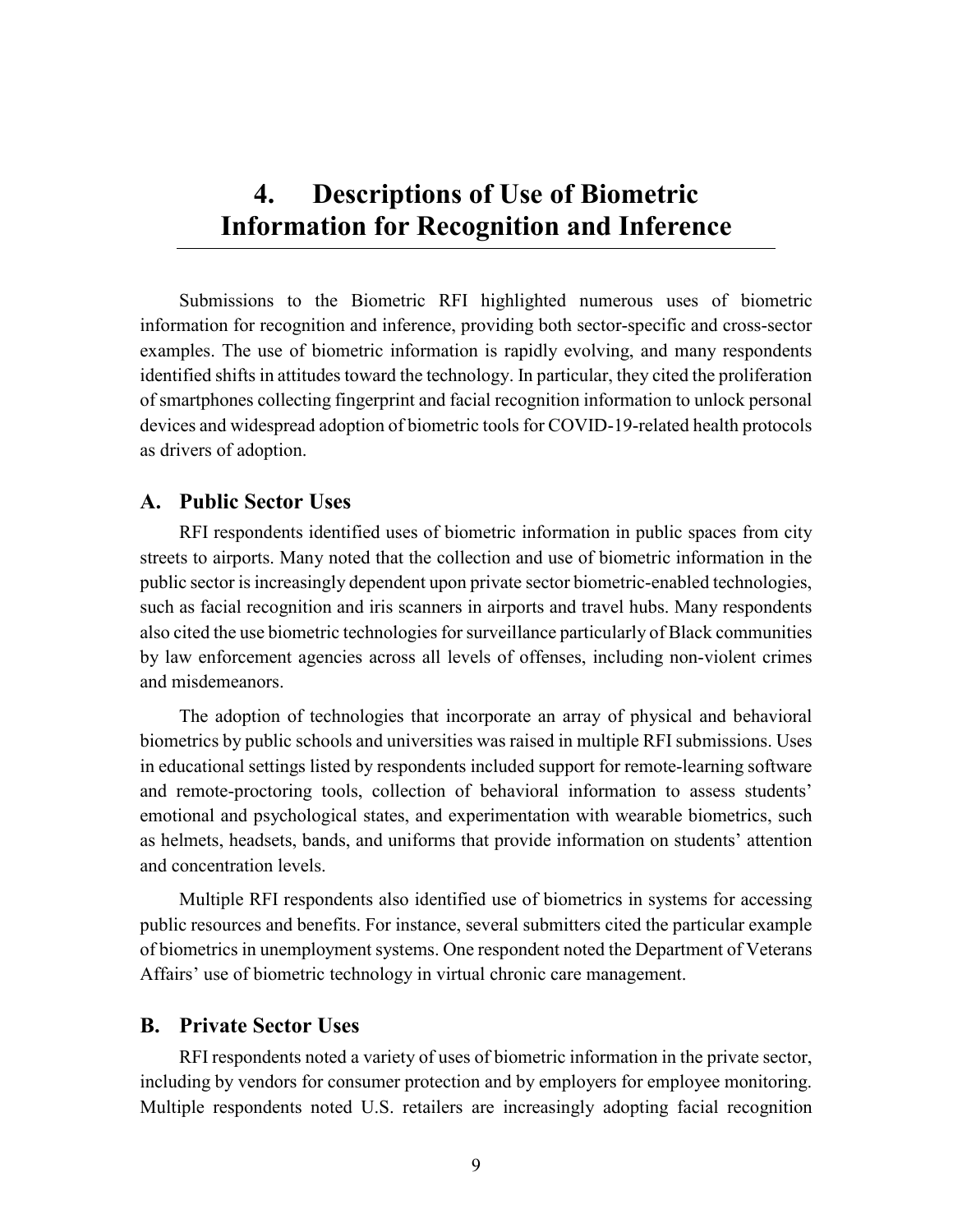that biometric technology can generate. In addition, several speakers noted the need for different rules governing different types of biometric technologies and for different applications; speakers suggested that it would be better to regulate the use of a biometric technology rather than the technology itself in some cases. The importance of balancing the potential benefits of biometric technology with equity and justice for individuals was raised by virtually all speakers who addressed the issue, despite a variety of opinions on the right balance. Lastly, speakers advocated for enforcement mechanisms to ensure that entities developing and using biometric technologies can be held accountable.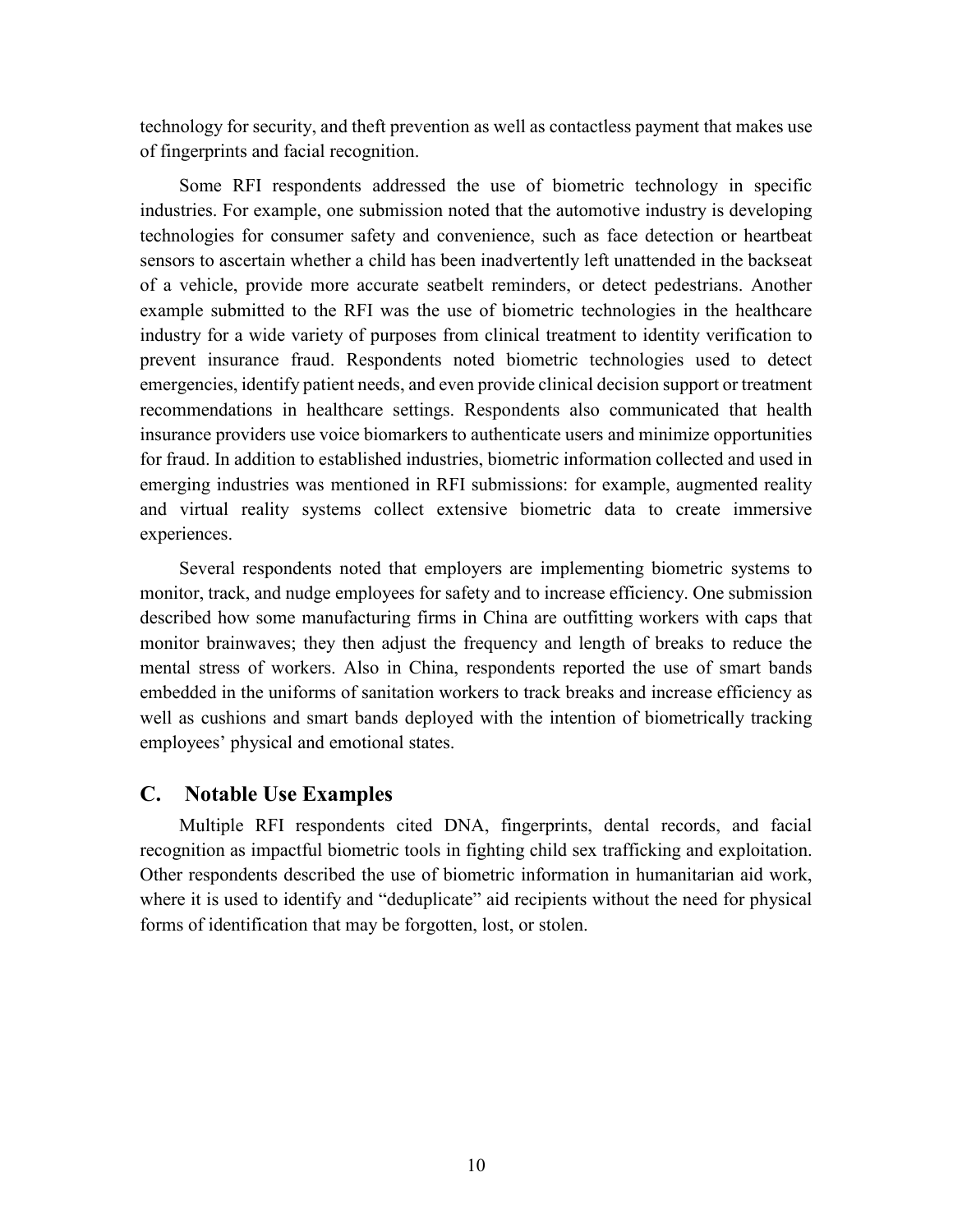## **3. Written Submissions**

<span id="page-14-0"></span>A total of 130 written submissions were received in response to the Biometric RFI from a wide variety of respondents on a diverse array of subjects related to biometric technologies and their role in civil society and economic development. Based on information contained in the submissions, STPI classified submissions by respondent type and representative sector.

Three times as many responses were received from organizations (non-profits, advocacy groups, for-profit companies, universities, trade associations, and other comparable entities) than from individuals (including informal groups of individuals) representing their own views (Figure 2).



**Respondent Type**

Note: Organizations represent any formally organized entity (e.g., for-profit companies, advocacy organizations, trade associations), individuals include single individuals and informally organized small groups of individuals, and consortia count single responses jointly submitted by multiple organizations and/or individuals.

#### **Figure 2. Number of Entries Submitted by Different Types of Respondents to the Biometric RFI**

The largest number of RFI responses, whether submitted by individuals or organizations, came from industry, followed by non-profit organizations and academia (Figure 3).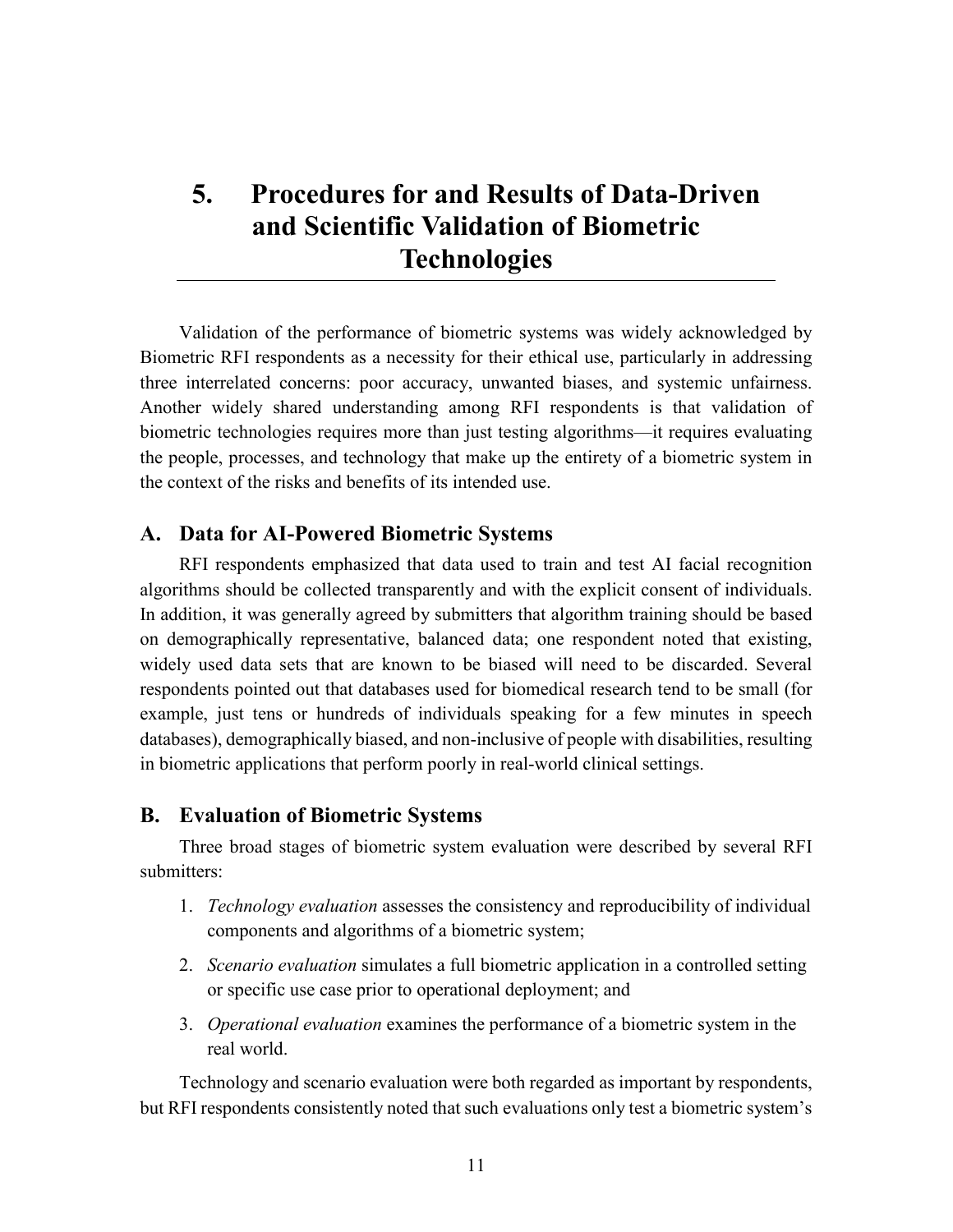

## **Societal Sector**

Note: Sectors were inferred from the content of submissions and represent both submissions from organizations as well as the perspectives of individuals active in various sectors. "Government" includes Federal, State, and local agencies and organizations.

#### **Figure 3. Number of Submissions Received from Different Societal Sectors to the Biometric RFI**

Synopsis of the written submissions was organized around the six major topic areas identified by OSTP:

- 1. Descriptions of use of biometric information for recognition and inference;
- 2. Procedures for and results of data-driven and scientific validation of biometric technologies;
- 3. Security considerations associated with a particular biometric technology;
- 4. Exhibited and potential harms of a particular biometric technology;
- 5. Exhibited and potential benefits of a particular biometric technology; and
- 6. Governance programs, practices, or procedures applicable to the context, scope, and data use of a specific use case.

In each submission, text relevant to each particular topic area was extracted. Topic areas were not treated as mutually exclusive and a body of text could be deemed relevant to more than one. After text from all the submissions had been extracted and sorted, a summary of comments in each topic area was prepared by identifying recurrent themes.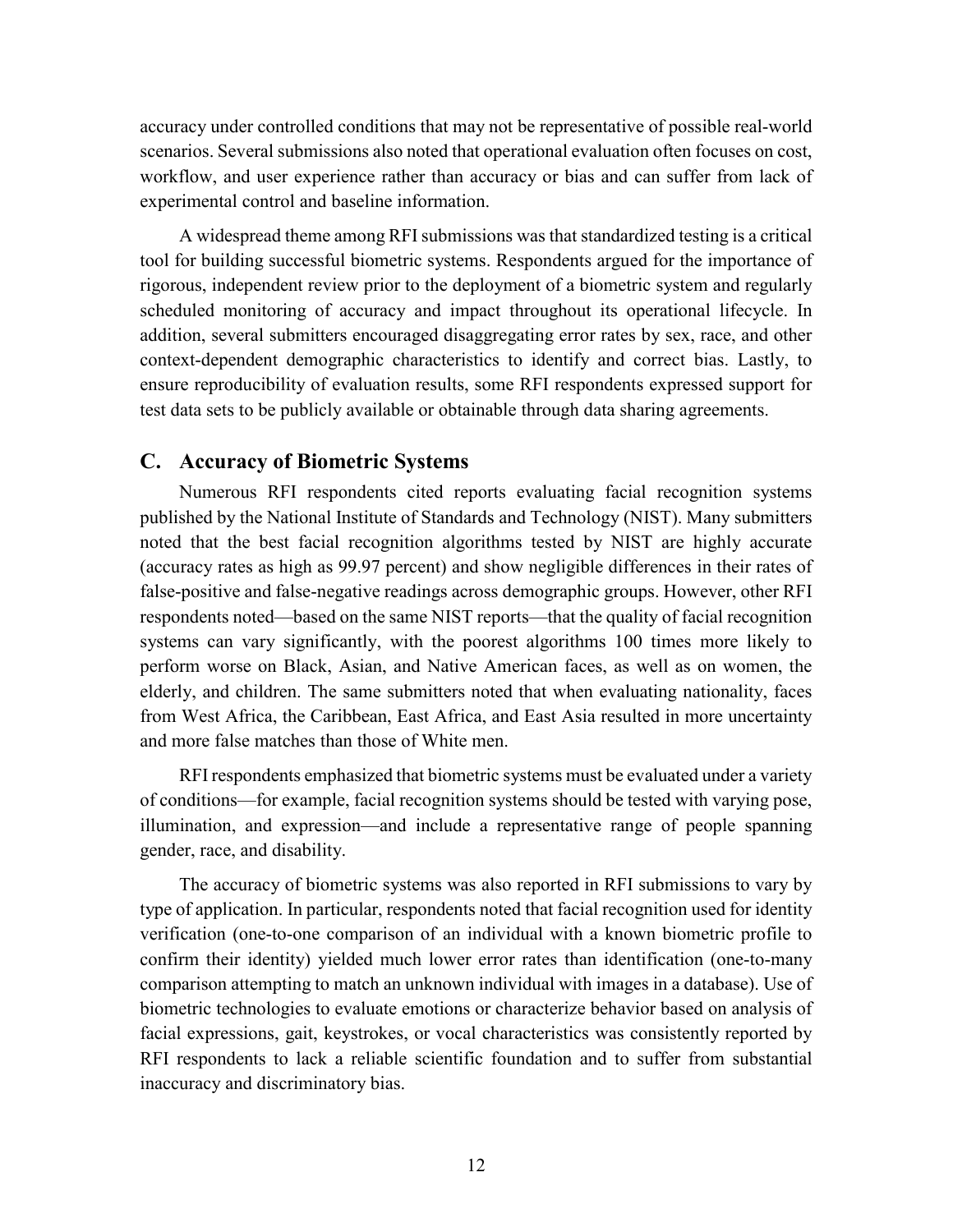# <span id="page-16-0"></span>**4. Descriptions of Use of Biometric Information for Recognition and Inference**

Submissions to the Biometric RFI highlighted numerous uses of biometric information for recognition and inference, providing both sector-specific and cross-sector examples. The use of biometric information is rapidly evolving, and many respondents identified shifts in attitudes toward the technology. In particular, they cited the proliferation of smartphones collecting fingerprint and facial recognition information to unlock personal devices and widespread adoption of biometric tools for COVID-19-related health protocols as drivers of adoption.

### <span id="page-16-1"></span>**A. Public Sector Uses**

RFI respondents identified uses of biometric information in public spaces from city streets to airports. Many noted that the collection and use of biometric information in the public sector is increasingly dependent upon private sector biometric-enabled technologies, such as facial recognition and iris scanners in airports and travel hubs. Many respondents also cited the use biometric technologies for surveillance particularly of Black communities by law enforcement agencies across all levels of offenses, including non-violent crimes and misdemeanors.

The adoption of technologies that incorporate an array of physical and behavioral biometrics by public schools and universities was raised in multiple RFI submissions. Uses in educational settings listed by respondents included support for remote-learning software and remote-proctoring tools, collection of behavioral information to assess students' emotional and psychological states, and experimentation with wearable biometrics, such as helmets, headsets, bands, and uniforms that provide information on students' attention and concentration levels.

Multiple RFI respondents also identified use of biometrics in systems for accessing public resources and benefits. For instance, several submitters cited the particular example of biometrics in unemployment systems. One respondent noted the Department of Veterans Affairs' use of biometric technology in virtual chronic care management.

#### <span id="page-16-2"></span>**B. Private Sector Uses**

RFI respondents noted a variety of uses of biometric information in the private sector, including by vendors for consumer protection and by employers for employee monitoring. Multiple respondents noted U.S. retailers are increasingly adopting facial recognition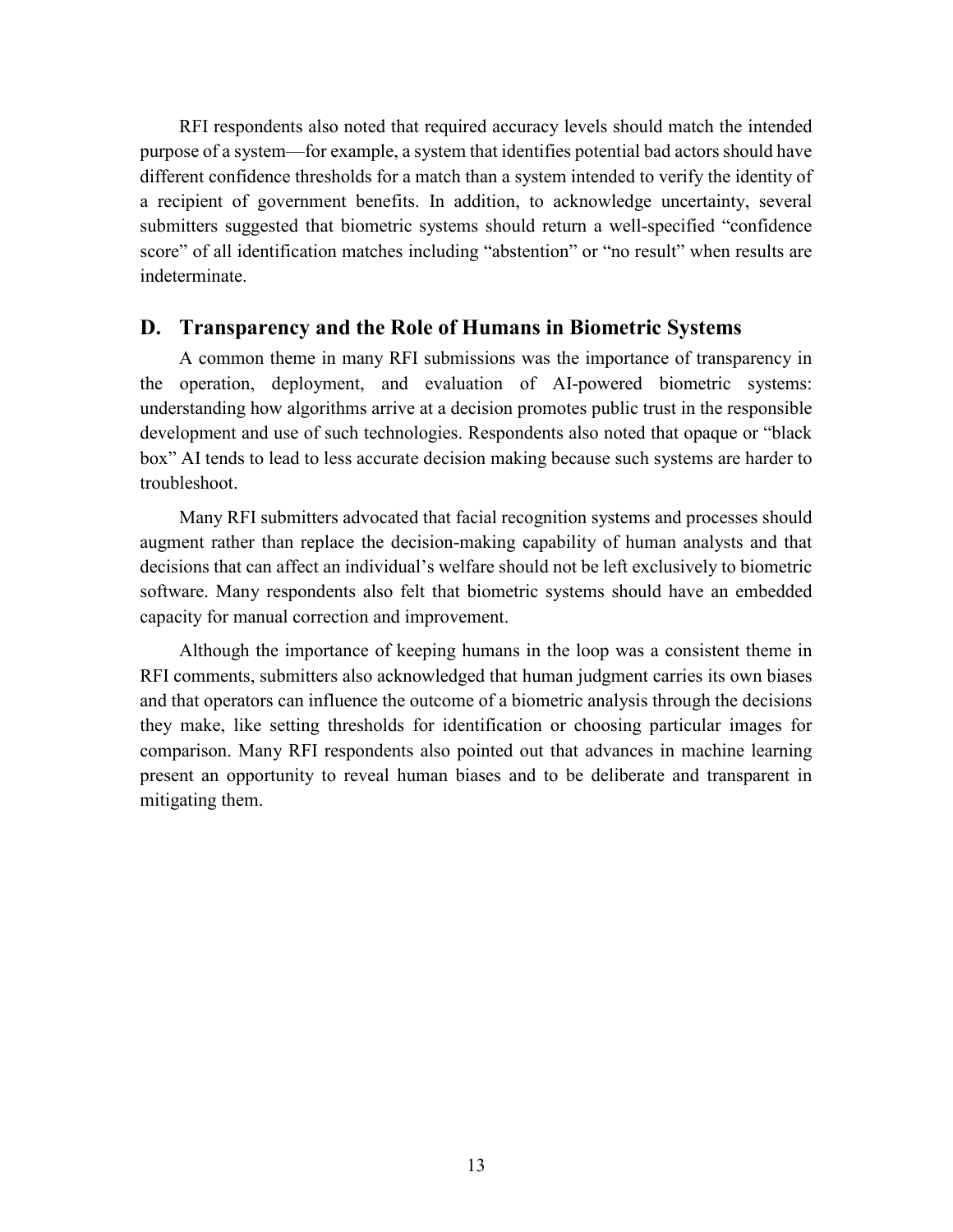technology for security, and theft prevention as well as contactless payment that makes use of fingerprints and facial recognition.

Some RFI respondents addressed the use of biometric technology in specific industries. For example, one submission noted that the automotive industry is developing technologies for consumer safety and convenience, such as face detection or heartbeat sensors to ascertain whether a child has been inadvertently left unattended in the backseat of a vehicle, provide more accurate seatbelt reminders, or detect pedestrians. Another example submitted to the RFI was the use of biometric technologies in the healthcare industry for a wide variety of purposes from clinical treatment to identity verification to prevent insurance fraud. Respondents noted biometric technologies used to detect emergencies, identify patient needs, and even provide clinical decision support or treatment recommendations in healthcare settings. Respondents also communicated that health insurance providers use voice biomarkers to authenticate users and minimize opportunities for fraud. In addition to established industries, biometric information collected and used in emerging industries was mentioned in RFI submissions: for example, augmented reality and virtual reality systems collect extensive biometric data to create immersive experiences.

Several respondents noted that employers are implementing biometric systems to monitor, track, and nudge employees for safety and to increase efficiency. One submission described how some manufacturing firms in China are outfitting workers with caps that monitor brainwaves; they then adjust the frequency and length of breaks to reduce the mental stress of workers. Also in China, respondents reported the use of smart bands embedded in the uniforms of sanitation workers to track breaks and increase efficiency as well as cushions and smart bands deployed with the intention of biometrically tracking employees' physical and emotional states.

## <span id="page-17-0"></span>**C. Notable Use Examples**

Multiple RFI respondents cited DNA, fingerprints, dental records, and facial recognition as impactful biometric tools in fighting child sex trafficking and exploitation. Other respondents described the use of biometric information in humanitarian aid work, where it is used to identify and "deduplicate" aid recipients without the need for physical forms of identification that may be forgotten, lost, or stolen.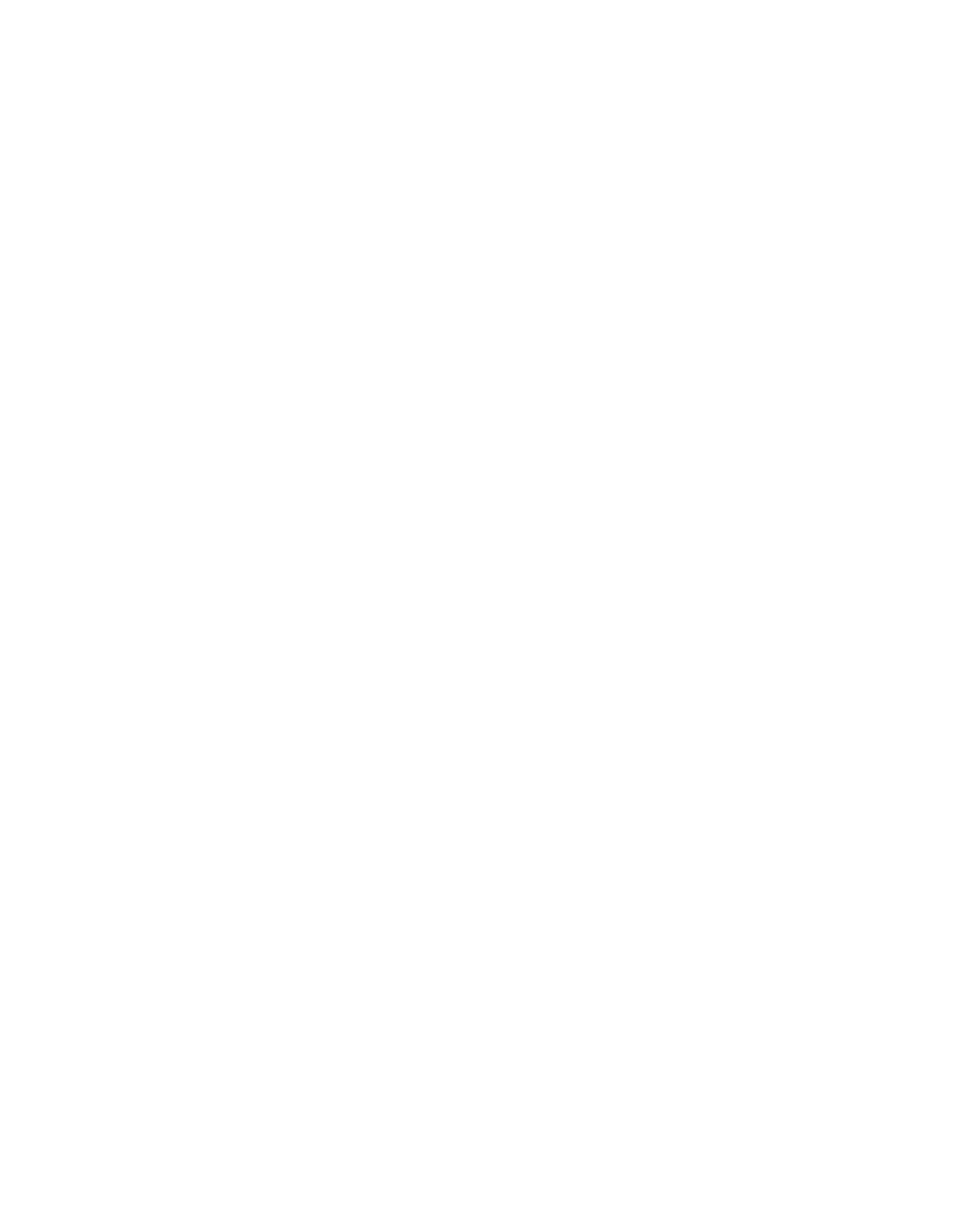# <span id="page-18-0"></span>**5. Procedures for and Results of Data-Driven and Scientific Validation of Biometric Technologies**

Validation of the performance of biometric systems was widely acknowledged by Biometric RFI respondents as a necessity for their ethical use, particularly in addressing three interrelated concerns: poor accuracy, unwanted biases, and systemic unfairness. Another widely shared understanding among RFI respondents is that validation of biometric technologies requires more than just testing algorithms—it requires evaluating the people, processes, and technology that make up the entirety of a biometric system in the context of the risks and benefits of its intended use.

### <span id="page-18-1"></span>**A. Data for AI-Powered Biometric Systems**

RFI respondents emphasized that data used to train and test AI facial recognition algorithms should be collected transparently and with the explicit consent of individuals. In addition, it was generally agreed by submitters that algorithm training should be based on demographically representative, balanced data; one respondent noted that existing, widely used data sets that are known to be biased will need to be discarded. Several respondents pointed out that databases used for biomedical research tend to be small (for example, just tens or hundreds of individuals speaking for a few minutes in speech databases), demographically biased, and non-inclusive of people with disabilities, resulting in biometric applications that perform poorly in real-world clinical settings.

## <span id="page-18-2"></span>**B. Evaluation of Biometric Systems**

Three broad stages of biometric system evaluation were described by several RFI submitters:

- 1. *Technology evaluation* assesses the consistency and reproducibility of individual components and algorithms of a biometric system;
- 2. *Scenario evaluation* simulates a full biometric application in a controlled setting or specific use case prior to operational deployment; and
- 3. *Operational evaluation* examines the performance of a biometric system in the real world.

Technology and scenario evaluation were both regarded as important by respondents, but RFI respondents consistently noted that such evaluations only test a biometric system's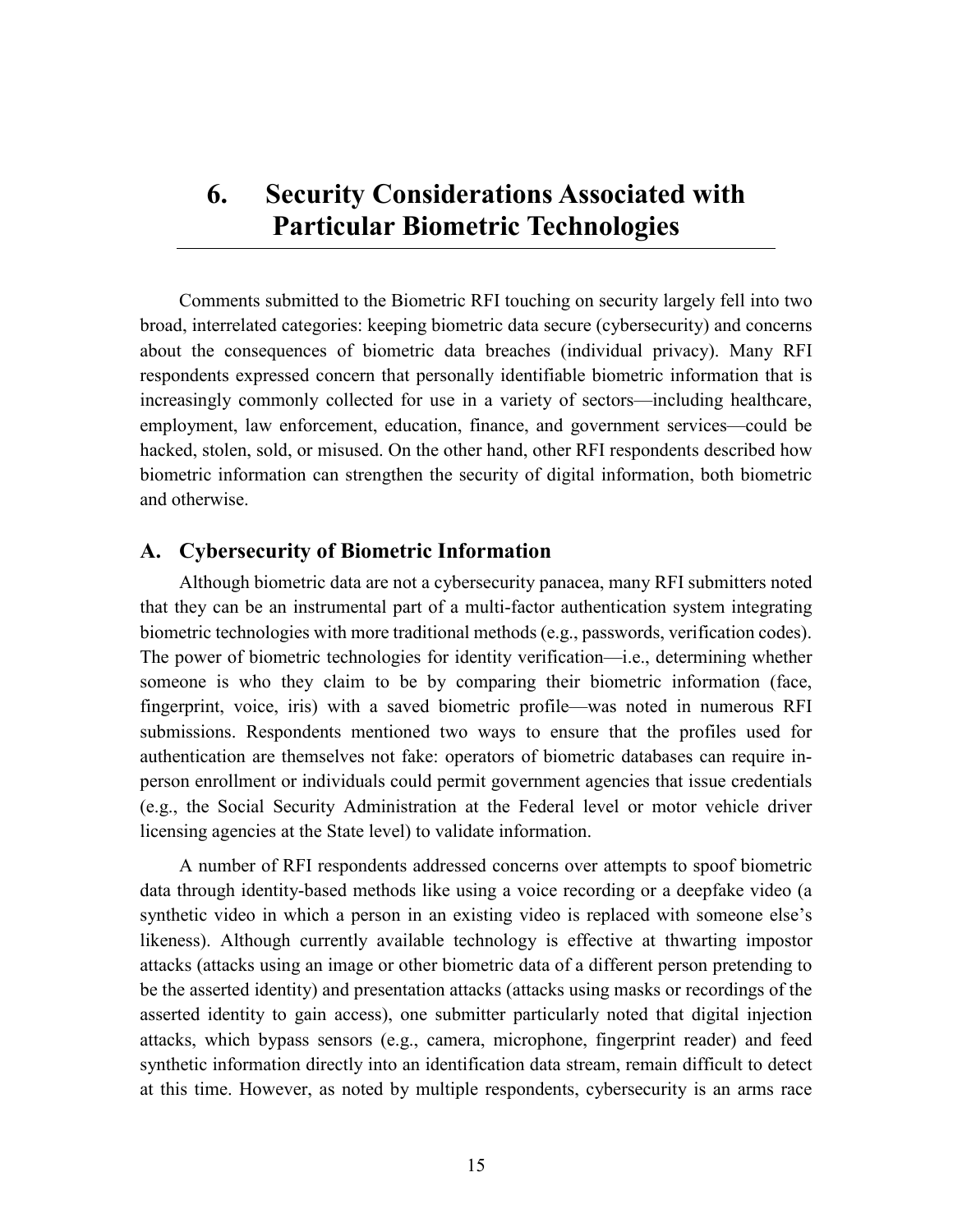accuracy under controlled conditions that may not be representative of possible real-world scenarios. Several submissions also noted that operational evaluation often focuses on cost, workflow, and user experience rather than accuracy or bias and can suffer from lack of experimental control and baseline information.

A widespread theme among RFIsubmissions was that standardized testing is a critical tool for building successful biometric systems. Respondents argued for the importance of rigorous, independent review prior to the deployment of a biometric system and regularly scheduled monitoring of accuracy and impact throughout its operational lifecycle. In addition, several submitters encouraged disaggregating error rates by sex, race, and other context-dependent demographic characteristics to identify and correct bias. Lastly, to ensure reproducibility of evaluation results, some RFI respondents expressed support for test data sets to be publicly available or obtainable through data sharing agreements.

## <span id="page-19-0"></span>**C. Accuracy of Biometric Systems**

Numerous RFI respondents cited reports evaluating facial recognition systems published by the National Institute of Standards and Technology (NIST). Many submitters noted that the best facial recognition algorithms tested by NIST are highly accurate (accuracy rates as high as 99.97 percent) and show negligible differences in their rates of false-positive and false-negative readings across demographic groups. However, other RFI respondents noted—based on the same NIST reports—that the quality of facial recognition systems can vary significantly, with the poorest algorithms 100 times more likely to perform worse on Black, Asian, and Native American faces, as well as on women, the elderly, and children. The same submitters noted that when evaluating nationality, faces from West Africa, the Caribbean, East Africa, and East Asia resulted in more uncertainty and more false matches than those of White men.

RFI respondents emphasized that biometric systems must be evaluated under a variety of conditions—for example, facial recognition systems should be tested with varying pose, illumination, and expression—and include a representative range of people spanning gender, race, and disability.

The accuracy of biometric systems was also reported in RFI submissions to vary by type of application. In particular, respondents noted that facial recognition used for identity verification (one-to-one comparison of an individual with a known biometric profile to confirm their identity) yielded much lower error rates than identification (one-to-many comparison attempting to match an unknown individual with images in a database). Use of biometric technologies to evaluate emotions or characterize behavior based on analysis of facial expressions, gait, keystrokes, or vocal characteristics was consistently reported by RFI respondents to lack a reliable scientific foundation and to suffer from substantial inaccuracy and discriminatory bias.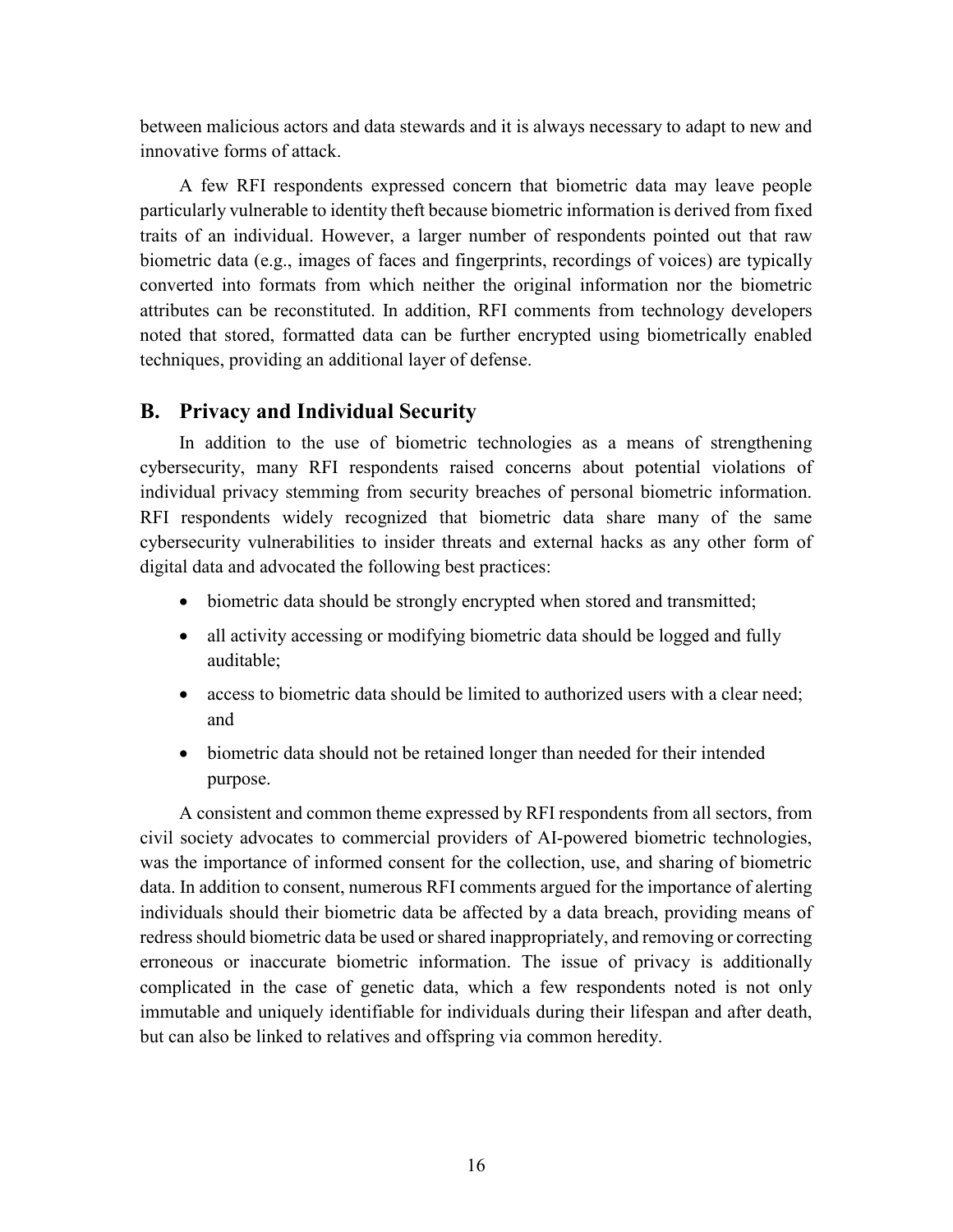RFI respondents also noted that required accuracy levels should match the intended purpose of a system—for example, a system that identifies potential bad actors should have different confidence thresholds for a match than a system intended to verify the identity of a recipient of government benefits. In addition, to acknowledge uncertainty, several submitters suggested that biometric systems should return a well-specified "confidence score" of all identification matches including "abstention" or "no result" when results are indeterminate.

## <span id="page-20-0"></span>**D. Transparency and the Role of Humans in Biometric Systems**

A common theme in many RFI submissions was the importance of transparency in the operation, deployment, and evaluation of AI-powered biometric systems: understanding how algorithms arrive at a decision promotes public trust in the responsible development and use of such technologies. Respondents also noted that opaque or "black box" AI tends to lead to less accurate decision making because such systems are harder to troubleshoot.

Many RFI submitters advocated that facial recognition systems and processes should augment rather than replace the decision-making capability of human analysts and that decisions that can affect an individual's welfare should not be left exclusively to biometric software. Many respondents also felt that biometric systems should have an embedded capacity for manual correction and improvement.

Although the importance of keeping humans in the loop was a consistent theme in RFI comments, submitters also acknowledged that human judgment carries its own biases and that operators can influence the outcome of a biometric analysis through the decisions they make, like setting thresholds for identification or choosing particular images for comparison. Many RFI respondents also pointed out that advances in machine learning present an opportunity to reveal human biases and to be deliberate and transparent in mitigating them.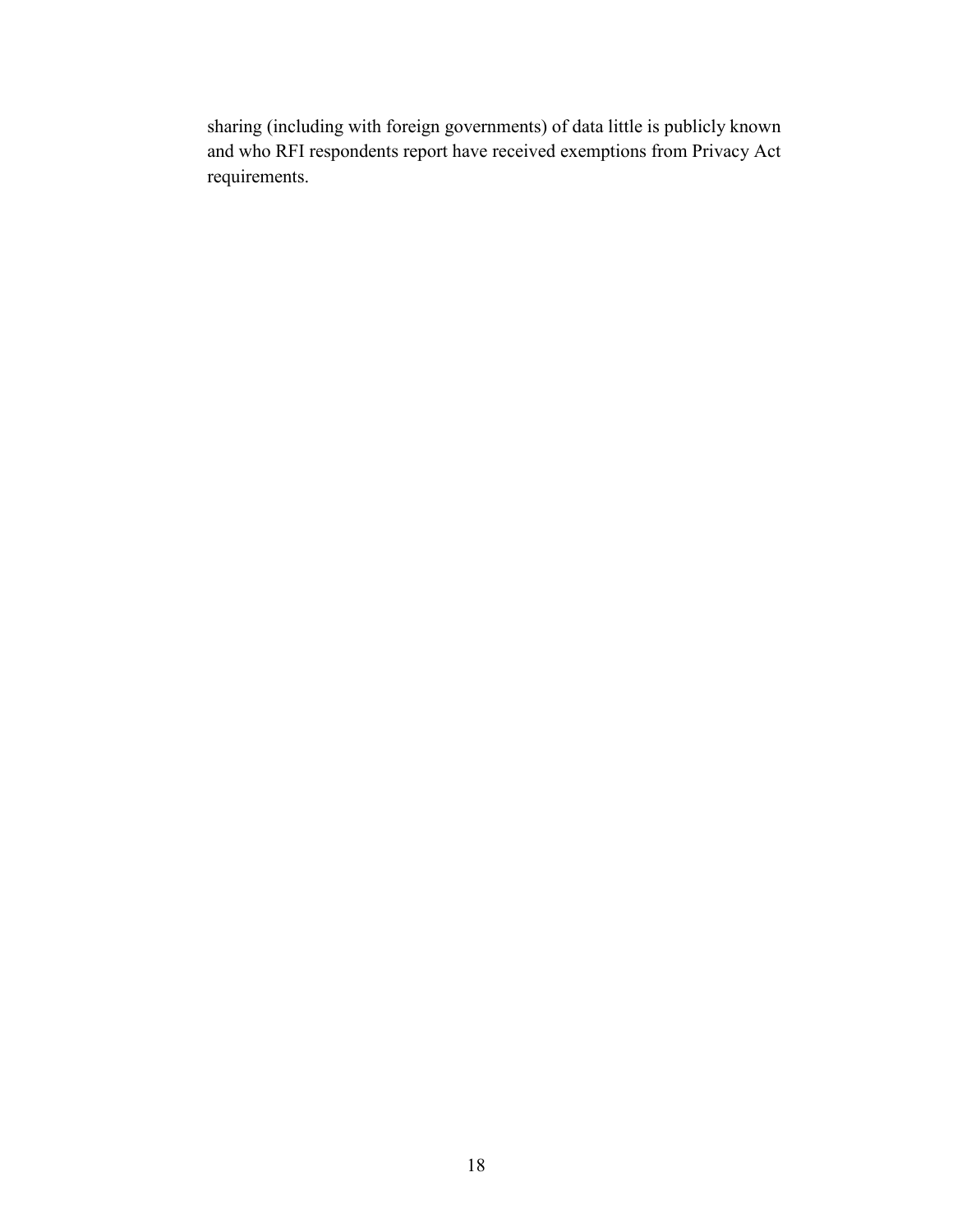# <span id="page-22-0"></span>**6. Security Considerations Associated with Particular Biometric Technologies**

Comments submitted to the Biometric RFI touching on security largely fell into two broad, interrelated categories: keeping biometric data secure (cybersecurity) and concerns about the consequences of biometric data breaches (individual privacy). Many RFI respondents expressed concern that personally identifiable biometric information that is increasingly commonly collected for use in a variety of sectors—including healthcare, employment, law enforcement, education, finance, and government services—could be hacked, stolen, sold, or misused. On the other hand, other RFI respondents described how biometric information can strengthen the security of digital information, both biometric and otherwise.

## <span id="page-22-1"></span>**A. Cybersecurity of Biometric Information**

Although biometric data are not a cybersecurity panacea, many RFI submitters noted that they can be an instrumental part of a multi-factor authentication system integrating biometric technologies with more traditional methods (e.g., passwords, verification codes). The power of biometric technologies for identity verification—i.e., determining whether someone is who they claim to be by comparing their biometric information (face, fingerprint, voice, iris) with a saved biometric profile—was noted in numerous RFI submissions. Respondents mentioned two ways to ensure that the profiles used for authentication are themselves not fake: operators of biometric databases can require inperson enrollment or individuals could permit government agencies that issue credentials (e.g., the Social Security Administration at the Federal level or motor vehicle driver licensing agencies at the State level) to validate information.

A number of RFI respondents addressed concerns over attempts to spoof biometric data through identity-based methods like using a voice recording or a deepfake video (a synthetic video in which a person in an existing video is replaced with someone else's likeness). Although currently available technology is effective at thwarting impostor attacks (attacks using an image or other biometric data of a different person pretending to be the asserted identity) and presentation attacks (attacks using masks or recordings of the asserted identity to gain access), one submitter particularly noted that digital injection attacks, which bypass sensors (e.g., camera, microphone, fingerprint reader) and feed synthetic information directly into an identification data stream, remain difficult to detect at this time. However, as noted by multiple respondents, cybersecurity is an arms race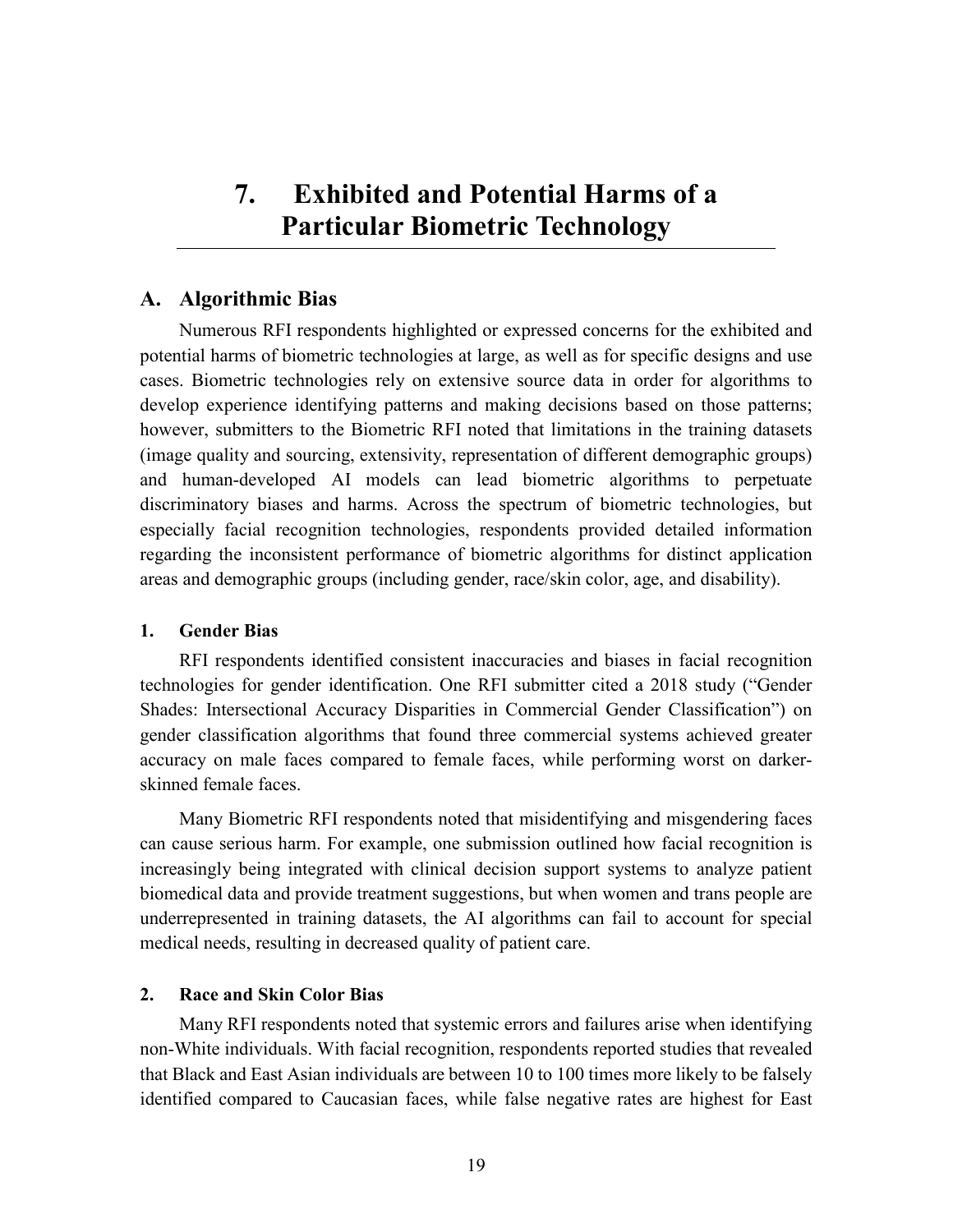between malicious actors and data stewards and it is always necessary to adapt to new and innovative forms of attack.

A few RFI respondents expressed concern that biometric data may leave people particularly vulnerable to identity theft because biometric information is derived from fixed traits of an individual. However, a larger number of respondents pointed out that raw biometric data (e.g., images of faces and fingerprints, recordings of voices) are typically converted into formats from which neither the original information nor the biometric attributes can be reconstituted. In addition, RFI comments from technology developers noted that stored, formatted data can be further encrypted using biometrically enabled techniques, providing an additional layer of defense.

## <span id="page-23-0"></span>**B. Privacy and Individual Security**

In addition to the use of biometric technologies as a means of strengthening cybersecurity, many RFI respondents raised concerns about potential violations of individual privacy stemming from security breaches of personal biometric information. RFI respondents widely recognized that biometric data share many of the same cybersecurity vulnerabilities to insider threats and external hacks as any other form of digital data and advocated the following best practices:

- biometric data should be strongly encrypted when stored and transmitted;
- all activity accessing or modifying biometric data should be logged and fully auditable;
- access to biometric data should be limited to authorized users with a clear need: and
- biometric data should not be retained longer than needed for their intended purpose.

A consistent and common theme expressed by RFI respondents from all sectors, from civil society advocates to commercial providers of AI-powered biometric technologies, was the importance of informed consent for the collection, use, and sharing of biometric data. In addition to consent, numerous RFI comments argued for the importance of alerting individuals should their biometric data be affected by a data breach, providing means of redress should biometric data be used or shared inappropriately, and removing or correcting erroneous or inaccurate biometric information. The issue of privacy is additionally complicated in the case of genetic data, which a few respondents noted is not only immutable and uniquely identifiable for individuals during their lifespan and after death, but can also be linked to relatives and offspring via common heredity.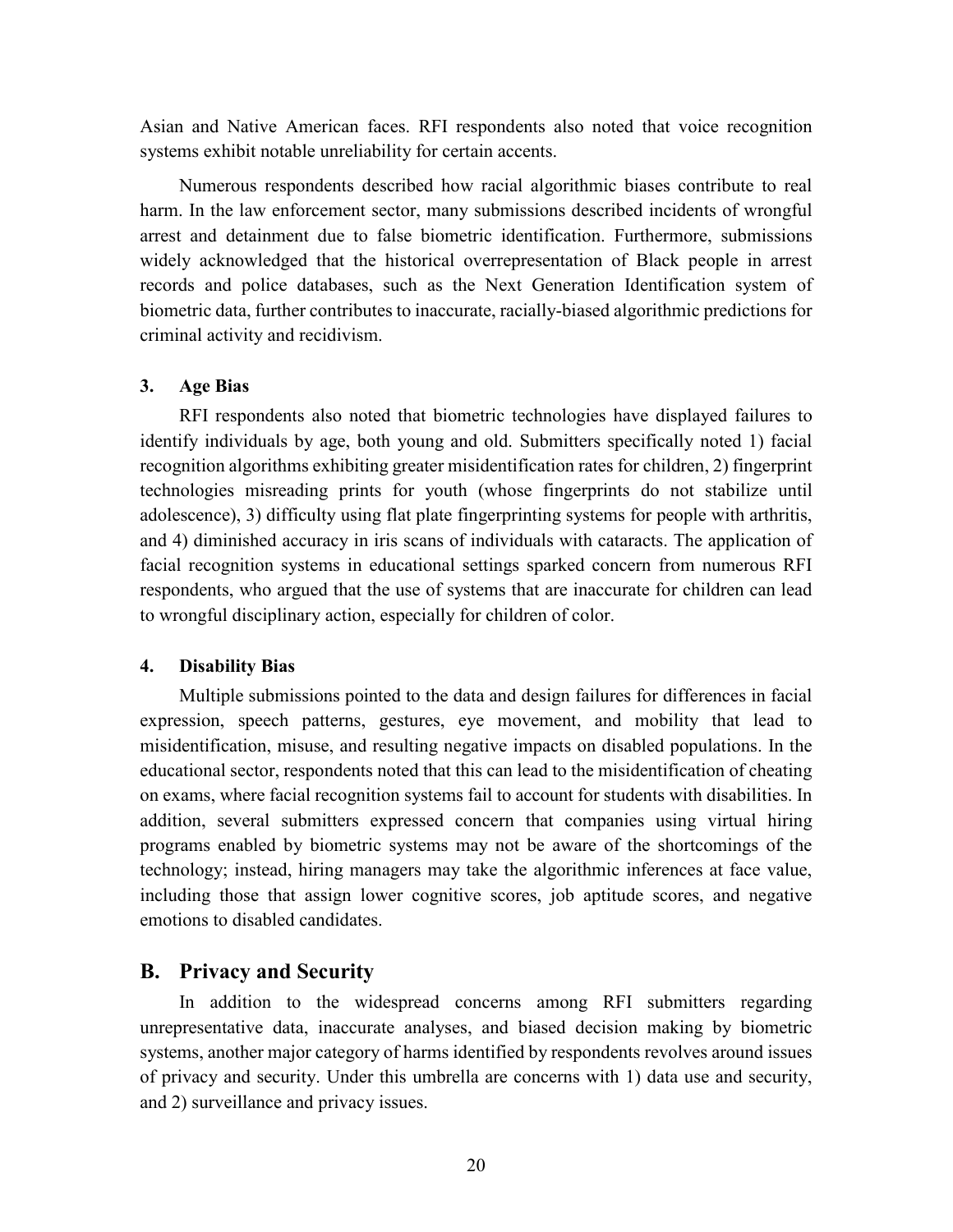A concern frequently expressed in Biometric RFI submissions was the invasion of individual privacy stemming from non-consensual use of facial recognition technology for open-ended surveillance.

Concerns and constraints surrounding privacy of biometric information were raised by RFI respondents in a number of specific sectors:

- In the arena of government, several submissions mentioned the Privacy Act of 19[7](#page-24-0)4, $<sup>7</sup>$  also known as the "Code of Fair Information Practices," which requires</sup> Federal agencies to "balance the government's need to maintain information about individuals with the right of individuals to be protected against unwarranted invasion of their privacy and to limit the unnecessary collection of information about individuals."
- In the education sector, multiple RFI respondents acknowledged that although there is good reason to hold onto students' records for the duration of their academic career, several felt that any biometric information gathered from virtual attendance or on-site surveillance should be retained for only the shortest possible time. In addition, the requirement to obtain parental consent before a student's biometric records can be released, enshrined in the Family Educational Rights and Privacy Act,<sup>[8](#page-24-1)</sup> was recognized in at least one Biometric RFI submission.
- In the health sector, RFI respondents expressed concern that AI-driven biometric technology is capable of and could be used to analyze materials like emails or social media posts to access personal health information about users without their consent or knowledge. In this case, submitters noted that the Health Insurance Portability and Accountability Act<sup>[9](#page-24-2)</sup> applies safeguards for patients' sensitive health information and requires covered entities to notify individuals in the event of a breach of personal health information, including biometric identifiers.
- In the area of law enforcement, RFI respondents noted that police use of facial recognition for image matching and identification remains entirely unregulated in most States and at the Federal level. Of particular concern was the relationship between U.S. Immigration and Customs Enforcement and private sector biometrics contractors, about whose use, collection, and third-party

 $\overline{a}$ 

<span id="page-24-0"></span>Privacy Act of 1974, 5 U.S.C. § 552a (1974): https://www.law.cornell.edu/uscode/text/5/552a

<span id="page-24-1"></span><sup>8</sup> Federal Educational Rights and Privacy Act (FERPA), 20 U.S.C. § 1232g: https://www.law.cornell.edu/uscode/text/20/1232g

<span id="page-24-2"></span><sup>&</sup>lt;sup>9</sup> Health Insurance Portability and Accountability Act of 1996 (HIPAA), 42 U.S.C. § 1320d: https://www.law.cornell.edu/uscode/text/42/1320d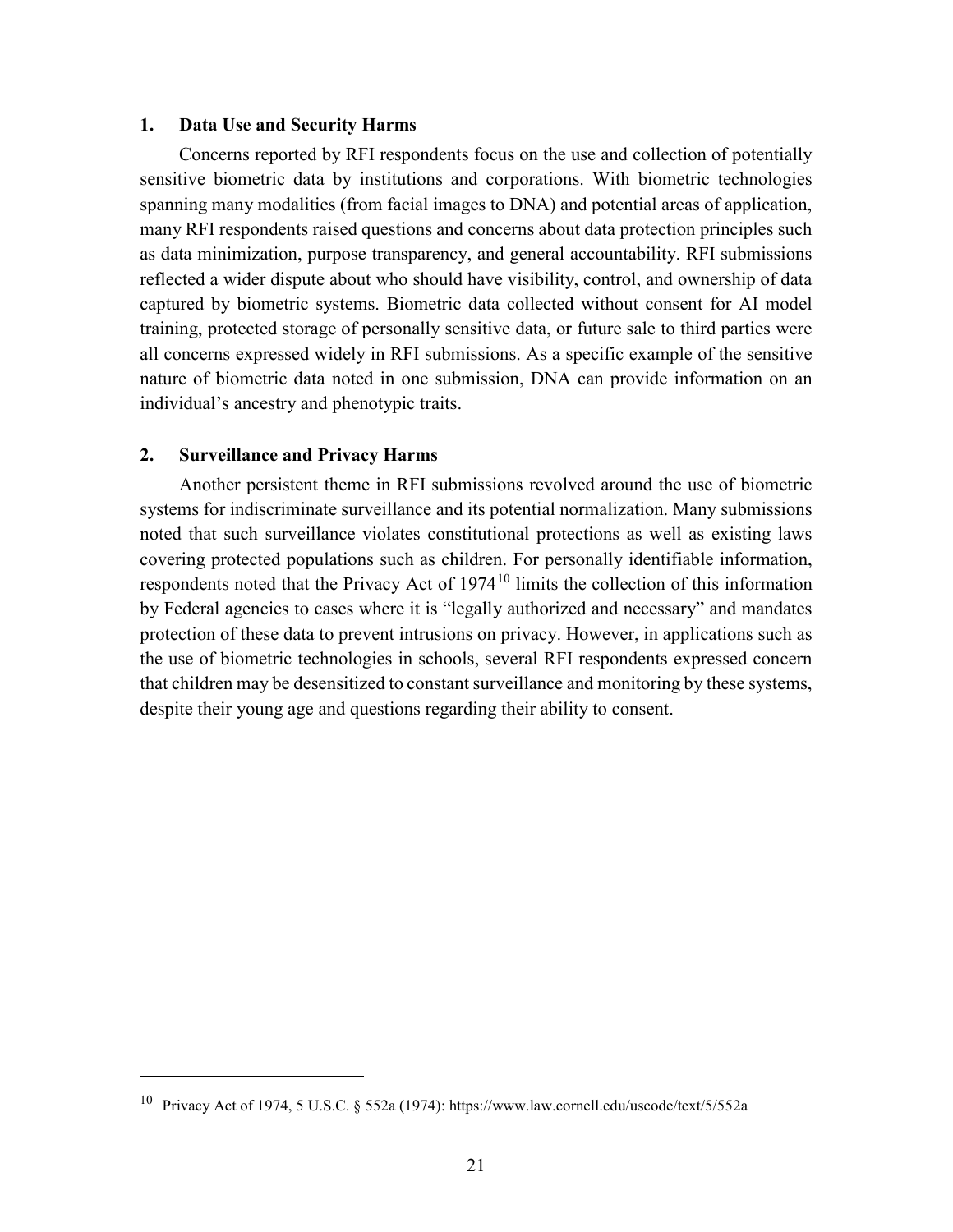sharing (including with foreign governments) of data little is publicly known and who RFI respondents report have received exemptions from Privacy Act requirements.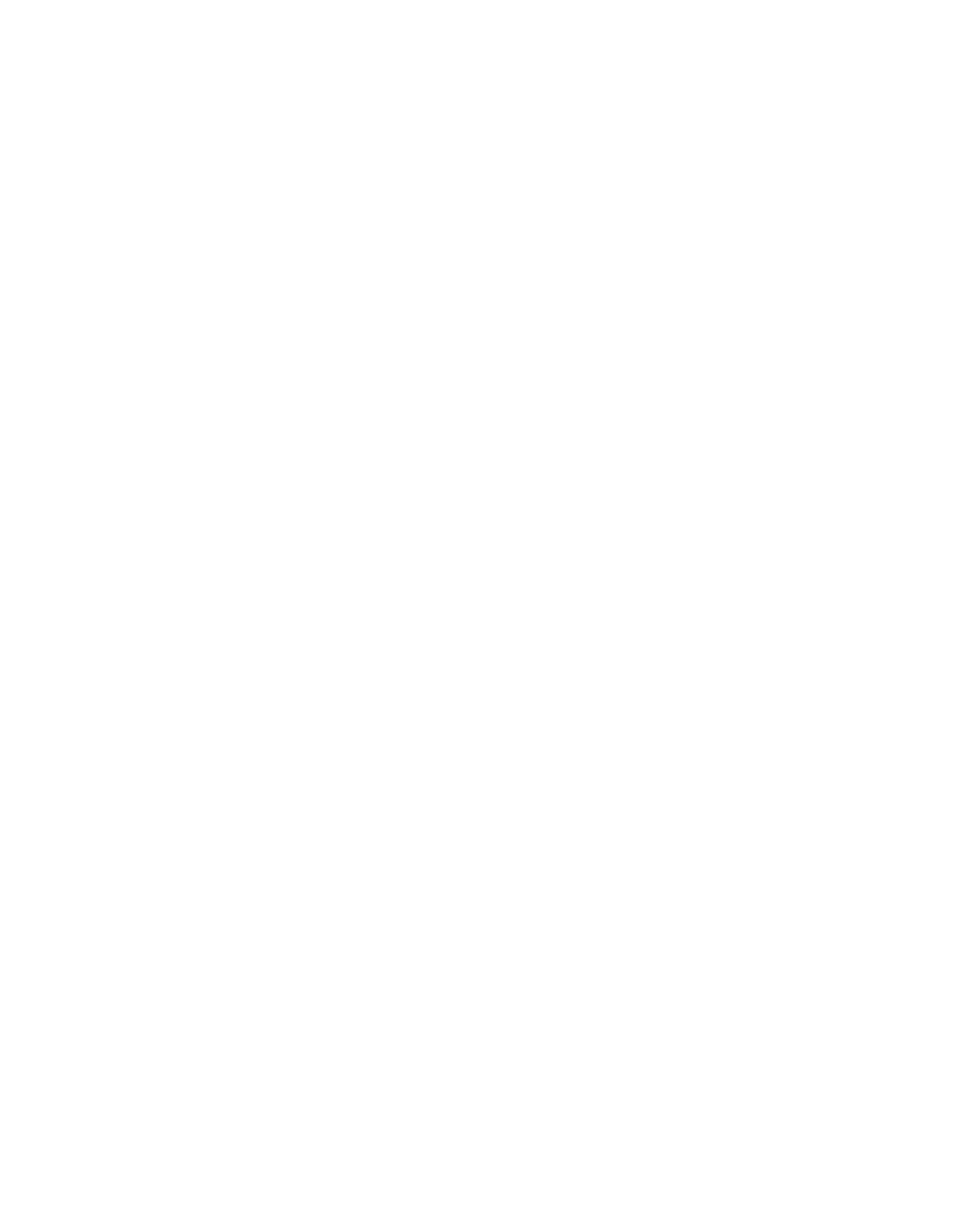## <span id="page-26-0"></span>**7. Exhibited and Potential Harms of a Particular Biometric Technology**

## <span id="page-26-1"></span>**A. Algorithmic Bias**

Numerous RFI respondents highlighted or expressed concerns for the exhibited and potential harms of biometric technologies at large, as well as for specific designs and use cases. Biometric technologies rely on extensive source data in order for algorithms to develop experience identifying patterns and making decisions based on those patterns; however, submitters to the Biometric RFI noted that limitations in the training datasets (image quality and sourcing, extensivity, representation of different demographic groups) and human-developed AI models can lead biometric algorithms to perpetuate discriminatory biases and harms. Across the spectrum of biometric technologies, but especially facial recognition technologies, respondents provided detailed information regarding the inconsistent performance of biometric algorithms for distinct application areas and demographic groups (including gender, race/skin color, age, and disability).

#### <span id="page-26-2"></span>**1. Gender Bias**

RFI respondents identified consistent inaccuracies and biases in facial recognition technologies for gender identification. One RFI submitter cited a 2018 study ("Gender Shades: Intersectional Accuracy Disparities in Commercial Gender Classification") on gender classification algorithms that found three commercial systems achieved greater accuracy on male faces compared to female faces, while performing worst on darkerskinned female faces.

Many Biometric RFI respondents noted that misidentifying and misgendering faces can cause serious harm. For example, one submission outlined how facial recognition is increasingly being integrated with clinical decision support systems to analyze patient biomedical data and provide treatment suggestions, but when women and trans people are underrepresented in training datasets, the AI algorithms can fail to account for special medical needs, resulting in decreased quality of patient care.

### <span id="page-26-3"></span>**2. Race and Skin Color Bias**

Many RFI respondents noted that systemic errors and failures arise when identifying non-White individuals. With facial recognition, respondents reported studies that revealed that Black and East Asian individuals are between 10 to 100 times more likely to be falsely identified compared to Caucasian faces, while false negative rates are highest for East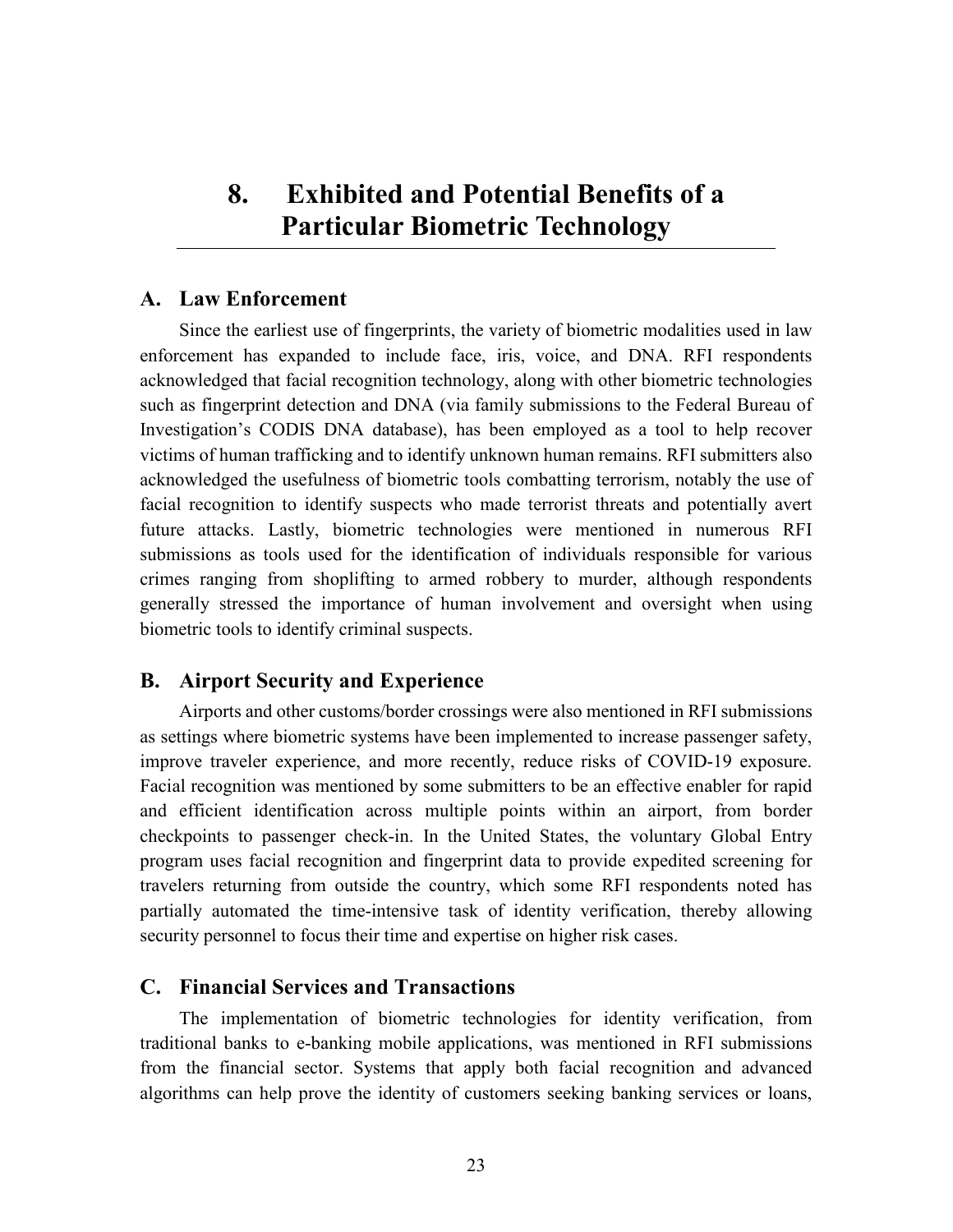Asian and Native American faces. RFI respondents also noted that voice recognition systems exhibit notable unreliability for certain accents.

Numerous respondents described how racial algorithmic biases contribute to real harm. In the law enforcement sector, many submissions described incidents of wrongful arrest and detainment due to false biometric identification. Furthermore, submissions widely acknowledged that the historical overrepresentation of Black people in arrest records and police databases, such as the Next Generation Identification system of biometric data, further contributes to inaccurate, racially-biased algorithmic predictions for criminal activity and recidivism.

#### <span id="page-27-0"></span>**3. Age Bias**

RFI respondents also noted that biometric technologies have displayed failures to identify individuals by age, both young and old. Submitters specifically noted 1) facial recognition algorithms exhibiting greater misidentification rates for children, 2) fingerprint technologies misreading prints for youth (whose fingerprints do not stabilize until adolescence), 3) difficulty using flat plate fingerprinting systems for people with arthritis, and 4) diminished accuracy in iris scans of individuals with cataracts. The application of facial recognition systems in educational settings sparked concern from numerous RFI respondents, who argued that the use of systems that are inaccurate for children can lead to wrongful disciplinary action, especially for children of color.

#### <span id="page-27-1"></span>**4. Disability Bias**

Multiple submissions pointed to the data and design failures for differences in facial expression, speech patterns, gestures, eye movement, and mobility that lead to misidentification, misuse, and resulting negative impacts on disabled populations. In the educational sector, respondents noted that this can lead to the misidentification of cheating on exams, where facial recognition systems fail to account for students with disabilities. In addition, several submitters expressed concern that companies using virtual hiring programs enabled by biometric systems may not be aware of the shortcomings of the technology; instead, hiring managers may take the algorithmic inferences at face value, including those that assign lower cognitive scores, job aptitude scores, and negative emotions to disabled candidates.

### <span id="page-27-2"></span>**B. Privacy and Security**

In addition to the widespread concerns among RFI submitters regarding unrepresentative data, inaccurate analyses, and biased decision making by biometric systems, another major category of harms identified by respondents revolves around issues of privacy and security. Under this umbrella are concerns with 1) data use and security, and 2) surveillance and privacy issues.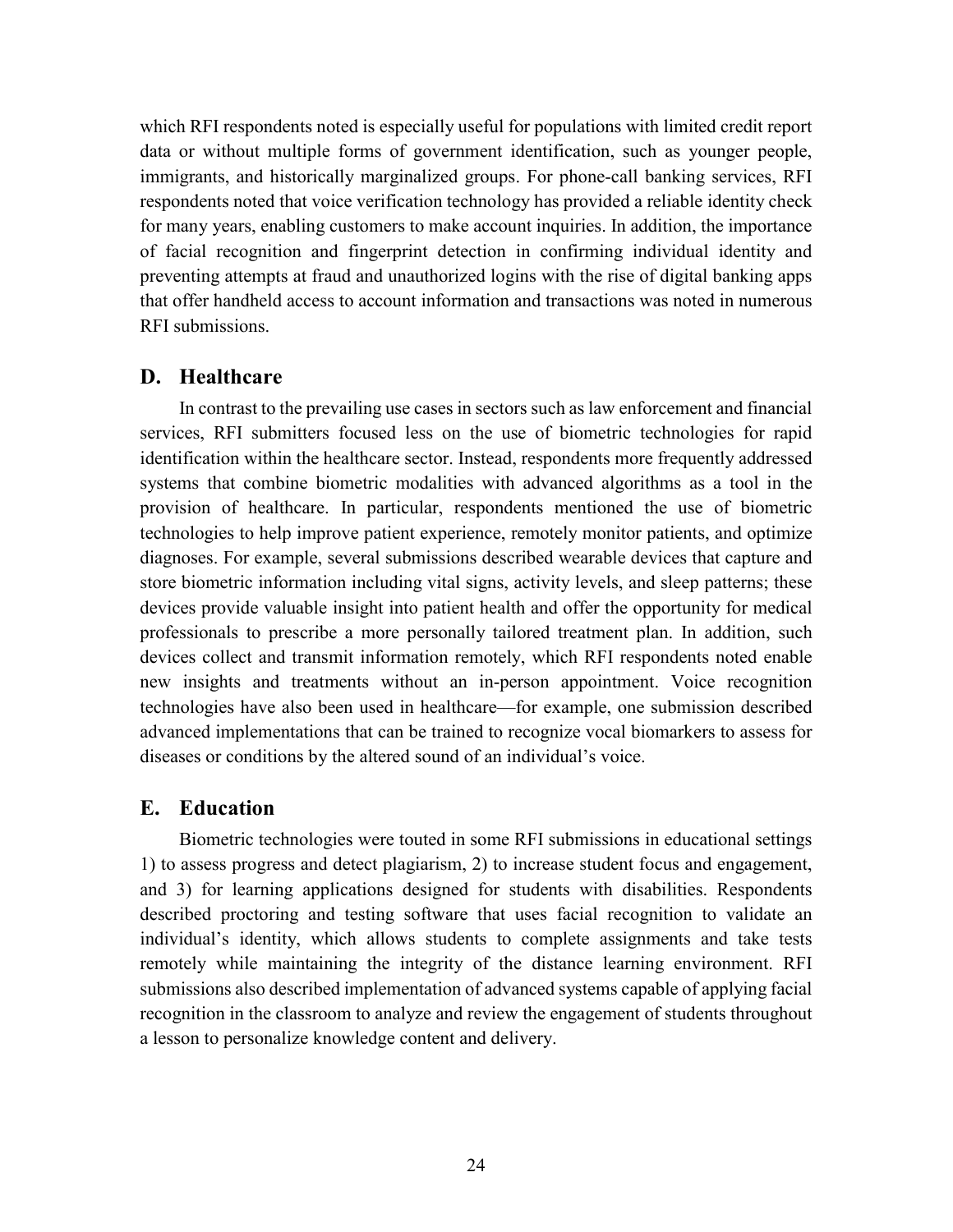#### <span id="page-28-0"></span>**1. Data Use and Security Harms**

Concerns reported by RFI respondents focus on the use and collection of potentially sensitive biometric data by institutions and corporations. With biometric technologies spanning many modalities (from facial images to DNA) and potential areas of application, many RFI respondents raised questions and concerns about data protection principles such as data minimization, purpose transparency, and general accountability. RFI submissions reflected a wider dispute about who should have visibility, control, and ownership of data captured by biometric systems. Biometric data collected without consent for AI model training, protected storage of personally sensitive data, or future sale to third parties were all concerns expressed widely in RFI submissions. As a specific example of the sensitive nature of biometric data noted in one submission, DNA can provide information on an individual's ancestry and phenotypic traits.

#### <span id="page-28-1"></span>**2. Surveillance and Privacy Harms**

 $\overline{a}$ 

Another persistent theme in RFI submissions revolved around the use of biometric systems for indiscriminate surveillance and its potential normalization. Many submissions noted that such surveillance violates constitutional protections as well as existing laws covering protected populations such as children. For personally identifiable information, respondents noted that the Privacy Act of  $1974^{10}$  $1974^{10}$  $1974^{10}$  limits the collection of this information by Federal agencies to cases where it is "legally authorized and necessary" and mandates protection of these data to prevent intrusions on privacy. However, in applications such as the use of biometric technologies in schools, several RFI respondents expressed concern that children may be desensitized to constant surveillance and monitoring by these systems, despite their young age and questions regarding their ability to consent.

<span id="page-28-2"></span><sup>10</sup> Privacy Act of 1974, 5 U.S.C. § 552a (1974): https://www.law.cornell.edu/uscode/text/5/552a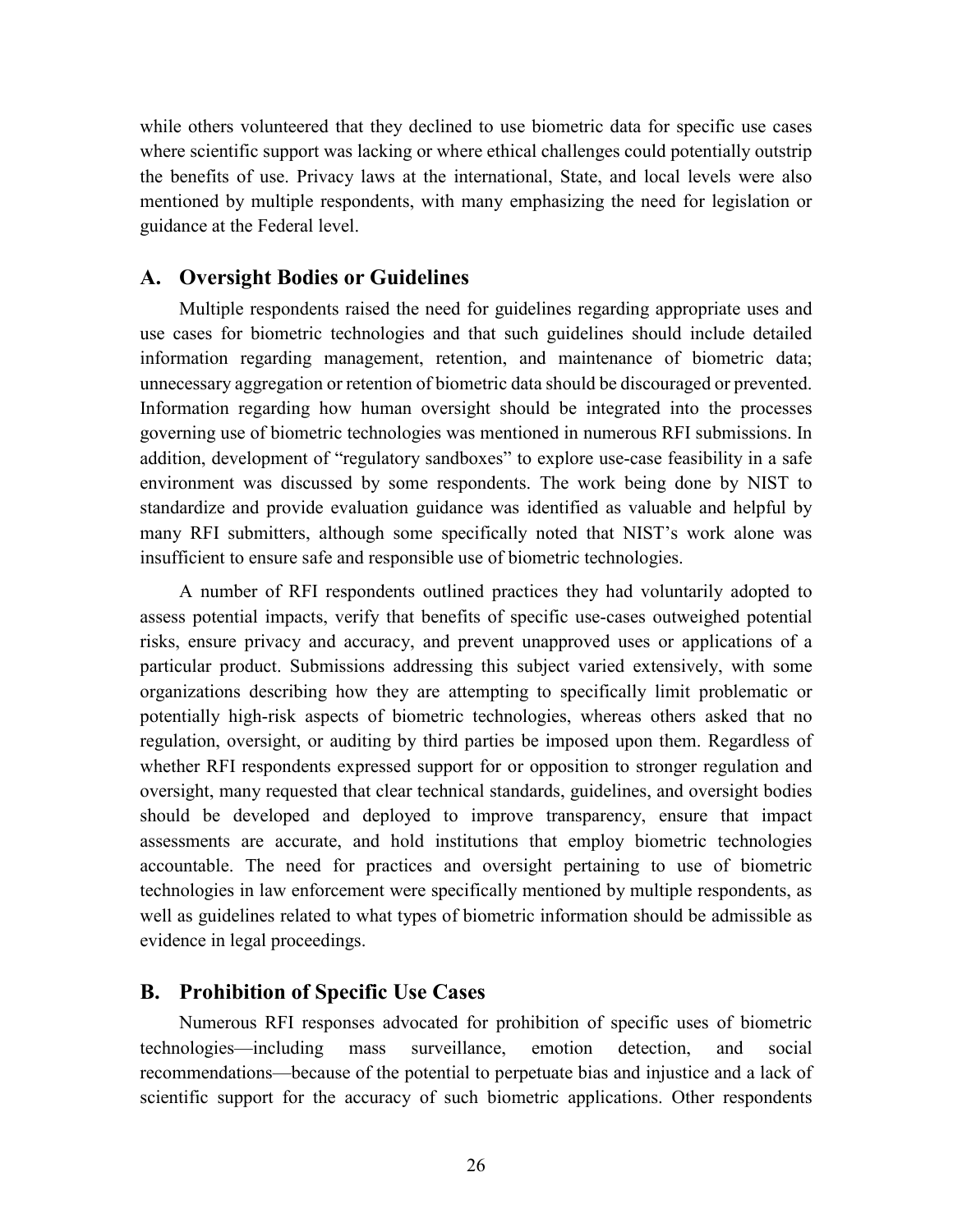## <span id="page-30-0"></span>**8. Exhibited and Potential Benefits of a Particular Biometric Technology**

## <span id="page-30-1"></span>**A. Law Enforcement**

Since the earliest use of fingerprints, the variety of biometric modalities used in law enforcement has expanded to include face, iris, voice, and DNA. RFI respondents acknowledged that facial recognition technology, along with other biometric technologies such as fingerprint detection and DNA (via family submissions to the Federal Bureau of Investigation's CODIS DNA database), has been employed as a tool to help recover victims of human trafficking and to identify unknown human remains. RFI submitters also acknowledged the usefulness of biometric tools combatting terrorism, notably the use of facial recognition to identify suspects who made terrorist threats and potentially avert future attacks. Lastly, biometric technologies were mentioned in numerous RFI submissions as tools used for the identification of individuals responsible for various crimes ranging from shoplifting to armed robbery to murder, although respondents generally stressed the importance of human involvement and oversight when using biometric tools to identify criminal suspects.

### <span id="page-30-2"></span>**B. Airport Security and Experience**

Airports and other customs/border crossings were also mentioned in RFI submissions as settings where biometric systems have been implemented to increase passenger safety, improve traveler experience, and more recently, reduce risks of COVID-19 exposure. Facial recognition was mentioned by some submitters to be an effective enabler for rapid and efficient identification across multiple points within an airport, from border checkpoints to passenger check-in. In the United States, the voluntary Global Entry program uses facial recognition and fingerprint data to provide expedited screening for travelers returning from outside the country, which some RFI respondents noted has partially automated the time-intensive task of identity verification, thereby allowing security personnel to focus their time and expertise on higher risk cases.

## <span id="page-30-3"></span>**C. Financial Services and Transactions**

The implementation of biometric technologies for identity verification, from traditional banks to e-banking mobile applications, was mentioned in RFI submissions from the financial sector. Systems that apply both facial recognition and advanced algorithms can help prove the identity of customers seeking banking services or loans,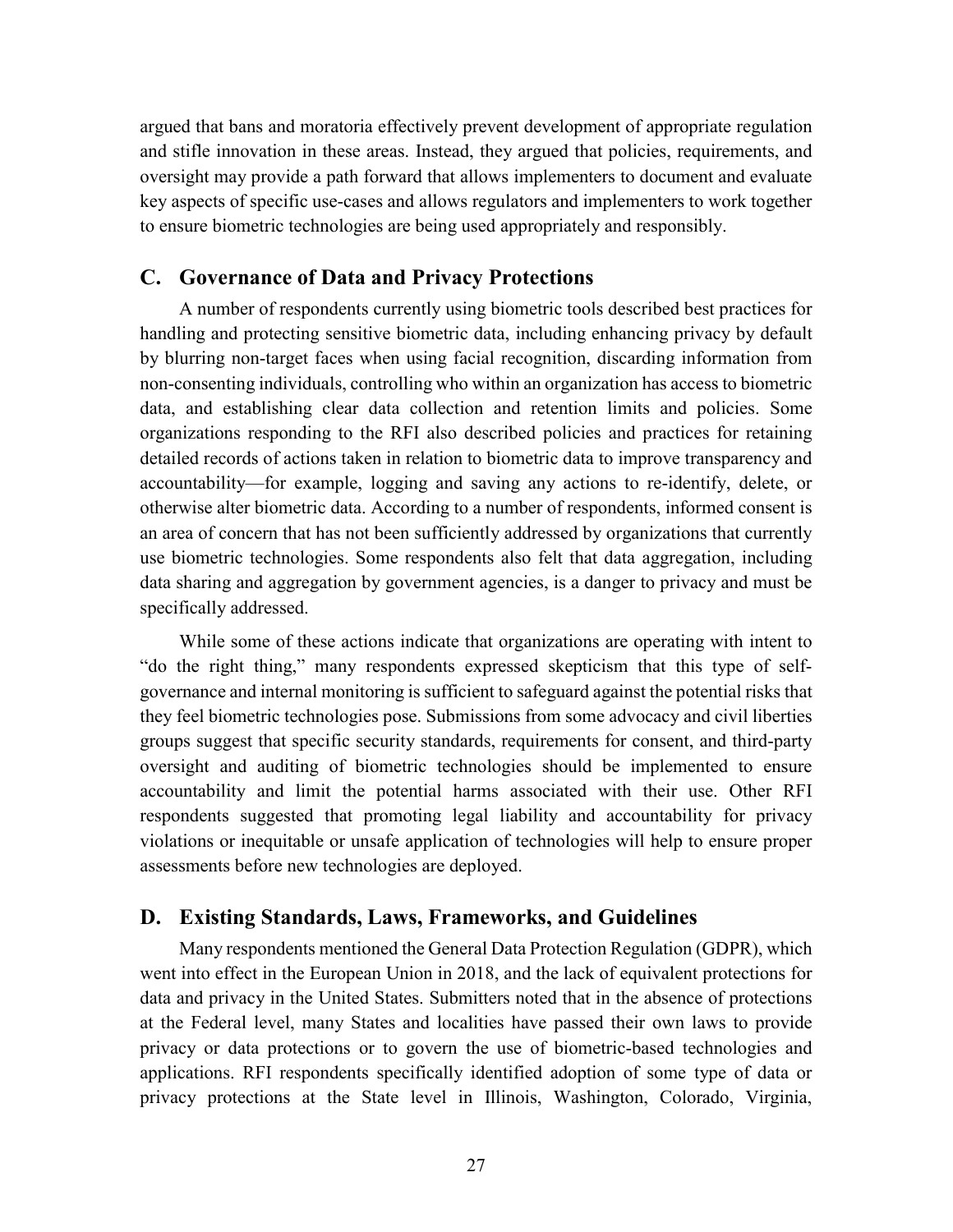which RFI respondents noted is especially useful for populations with limited credit report data or without multiple forms of government identification, such as younger people, immigrants, and historically marginalized groups. For phone-call banking services, RFI respondents noted that voice verification technology has provided a reliable identity check for many years, enabling customers to make account inquiries. In addition, the importance of facial recognition and fingerprint detection in confirming individual identity and preventing attempts at fraud and unauthorized logins with the rise of digital banking apps that offer handheld access to account information and transactions was noted in numerous RFI submissions.

## <span id="page-31-0"></span>**D. Healthcare**

In contrast to the prevailing use cases in sectors such as law enforcement and financial services, RFI submitters focused less on the use of biometric technologies for rapid identification within the healthcare sector. Instead, respondents more frequently addressed systems that combine biometric modalities with advanced algorithms as a tool in the provision of healthcare. In particular, respondents mentioned the use of biometric technologies to help improve patient experience, remotely monitor patients, and optimize diagnoses. For example, several submissions described wearable devices that capture and store biometric information including vital signs, activity levels, and sleep patterns; these devices provide valuable insight into patient health and offer the opportunity for medical professionals to prescribe a more personally tailored treatment plan. In addition, such devices collect and transmit information remotely, which RFI respondents noted enable new insights and treatments without an in-person appointment. Voice recognition technologies have also been used in healthcare—for example, one submission described advanced implementations that can be trained to recognize vocal biomarkers to assess for diseases or conditions by the altered sound of an individual's voice.

## <span id="page-31-1"></span>**E. Education**

Biometric technologies were touted in some RFI submissions in educational settings 1) to assess progress and detect plagiarism, 2) to increase student focus and engagement, and 3) for learning applications designed for students with disabilities. Respondents described proctoring and testing software that uses facial recognition to validate an individual's identity, which allows students to complete assignments and take tests remotely while maintaining the integrity of the distance learning environment. RFI submissions also described implementation of advanced systems capable of applying facial recognition in the classroom to analyze and review the engagement of students throughout a lesson to personalize knowledge content and delivery.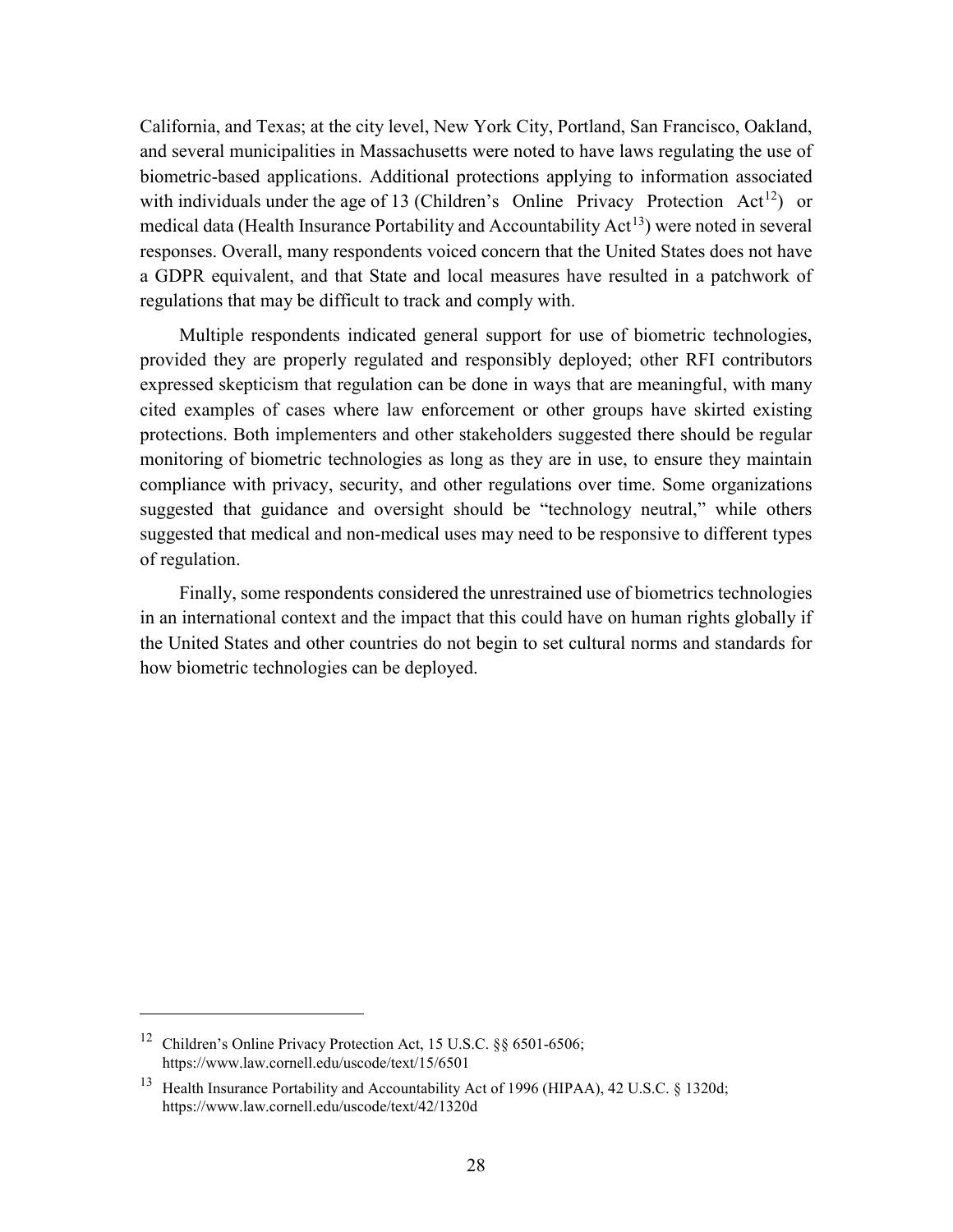# <span id="page-32-0"></span>**9. Governance Programs, Practices, or Procedures Applicable to the Context, Scope, and Data Use of Specific Use Cases**

The RFI specifically aimed to solicit information related to governance programs, practices, or procedures applicable to the context, scope, and data use of specific use cases including information related to:<sup>[11](#page-32-1)</sup>

- 1. Stakeholder engagement practices for systems design, procurement, ethical deliberations, approval of use, human or civil rights frameworks, assessments, or strategies, to mitigate the potential harm or risk of biometric technologies;
- 2. Best practices or insights regarding the design and execution of pilots or trials to inform further policy developments;
- 3. Practices regarding data collection (including disclosure and consent), review, management (including data security and sharing), storage (including timeframes for holding data), and monitoring practices;
- 4. Safeguards or limitations regarding approved use (including policy and technical safeguards), and mechanisms for preventing unapproved use;
- 5. Performance auditing and post-deployment impact assessment (including benefits relative to current benchmarks and harms);
- 6. Practices regarding the use of biometric technologies in conjunction with other surveillance technologies (e.g., via record linkage);
- 7. Practices or precedents for the admissibility in court of biometric information generated or augmented by AI systems; and
- 8. Practices for public transparency regarding: Use (including notice of use), impacts, opportunities for contestation and for redress, as appropriate.

RFI respondents who addressed these points, directly or indirectly, frequently mentioned the need for oversight bodies and specific guidelines in a number of areas. Some organizations or groups called for a prohibition on specific types of uses of biometric data,

 $\overline{a}$ 

<span id="page-32-1"></span><sup>&</sup>lt;sup>11</sup> Notice of Request for Information (RFI) on Public and Private Sector Uses of Biometric Technologies, 86 Federal Register 56,300 (October 8, 2021). https://www.federalregister.gov/documents/2021/10/08/2021-21975/notice-of-request-for-informationrfi-on-public-and-private-sector-uses-of-biometric-technologies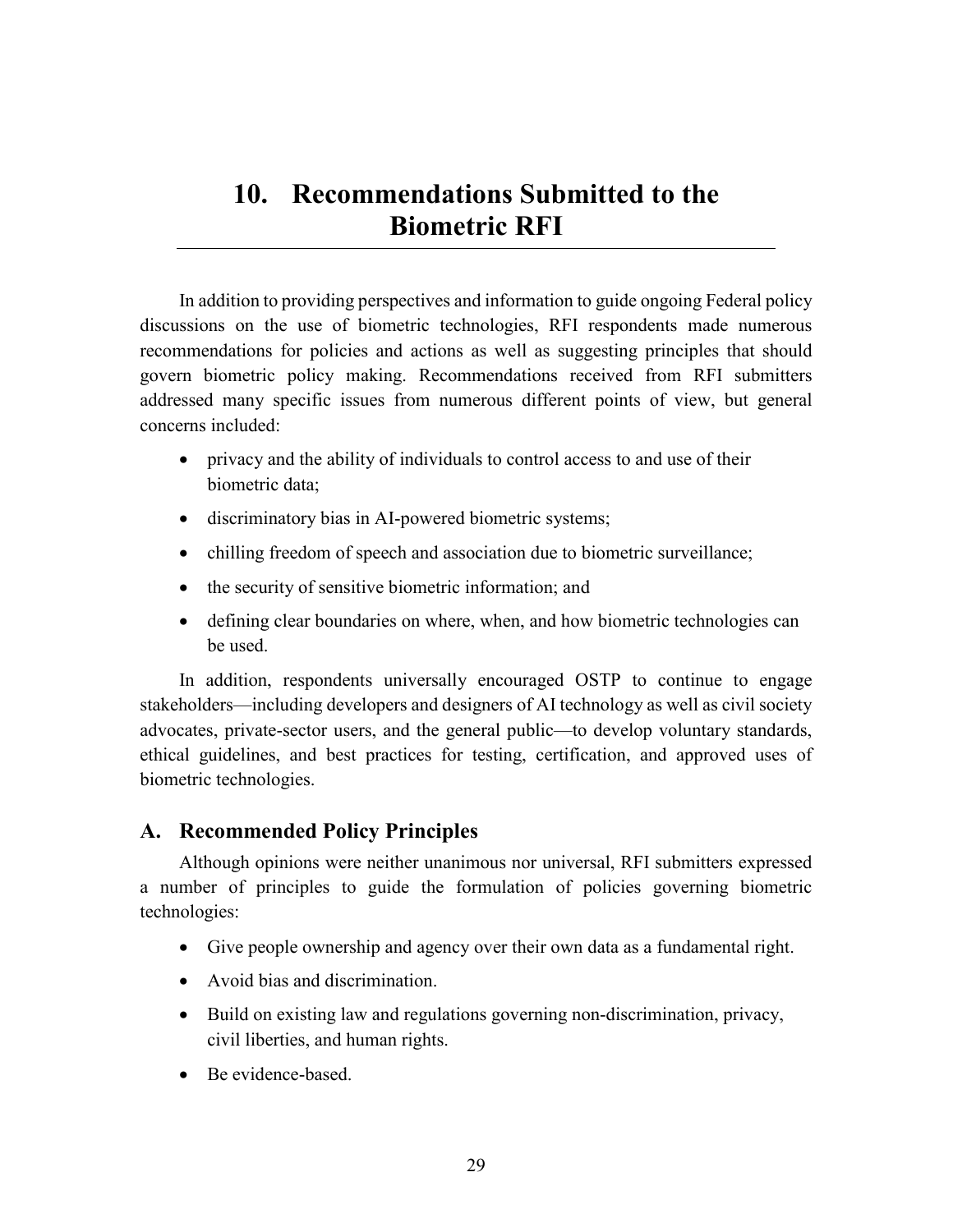while others volunteered that they declined to use biometric data for specific use cases where scientific support was lacking or where ethical challenges could potentially outstrip the benefits of use. Privacy laws at the international, State, and local levels were also mentioned by multiple respondents, with many emphasizing the need for legislation or guidance at the Federal level.

## <span id="page-33-0"></span>**A. Oversight Bodies or Guidelines**

Multiple respondents raised the need for guidelines regarding appropriate uses and use cases for biometric technologies and that such guidelines should include detailed information regarding management, retention, and maintenance of biometric data; unnecessary aggregation or retention of biometric data should be discouraged or prevented. Information regarding how human oversight should be integrated into the processes governing use of biometric technologies was mentioned in numerous RFI submissions. In addition, development of "regulatory sandboxes" to explore use-case feasibility in a safe environment was discussed by some respondents. The work being done by NIST to standardize and provide evaluation guidance was identified as valuable and helpful by many RFI submitters, although some specifically noted that NIST's work alone was insufficient to ensure safe and responsible use of biometric technologies.

A number of RFI respondents outlined practices they had voluntarily adopted to assess potential impacts, verify that benefits of specific use-cases outweighed potential risks, ensure privacy and accuracy, and prevent unapproved uses or applications of a particular product. Submissions addressing this subject varied extensively, with some organizations describing how they are attempting to specifically limit problematic or potentially high-risk aspects of biometric technologies, whereas others asked that no regulation, oversight, or auditing by third parties be imposed upon them. Regardless of whether RFI respondents expressed support for or opposition to stronger regulation and oversight, many requested that clear technical standards, guidelines, and oversight bodies should be developed and deployed to improve transparency, ensure that impact assessments are accurate, and hold institutions that employ biometric technologies accountable. The need for practices and oversight pertaining to use of biometric technologies in law enforcement were specifically mentioned by multiple respondents, as well as guidelines related to what types of biometric information should be admissible as evidence in legal proceedings.

## <span id="page-33-1"></span>**B. Prohibition of Specific Use Cases**

Numerous RFI responses advocated for prohibition of specific uses of biometric technologies—including mass surveillance, emotion detection, and social recommendations—because of the potential to perpetuate bias and injustice and a lack of scientific support for the accuracy of such biometric applications. Other respondents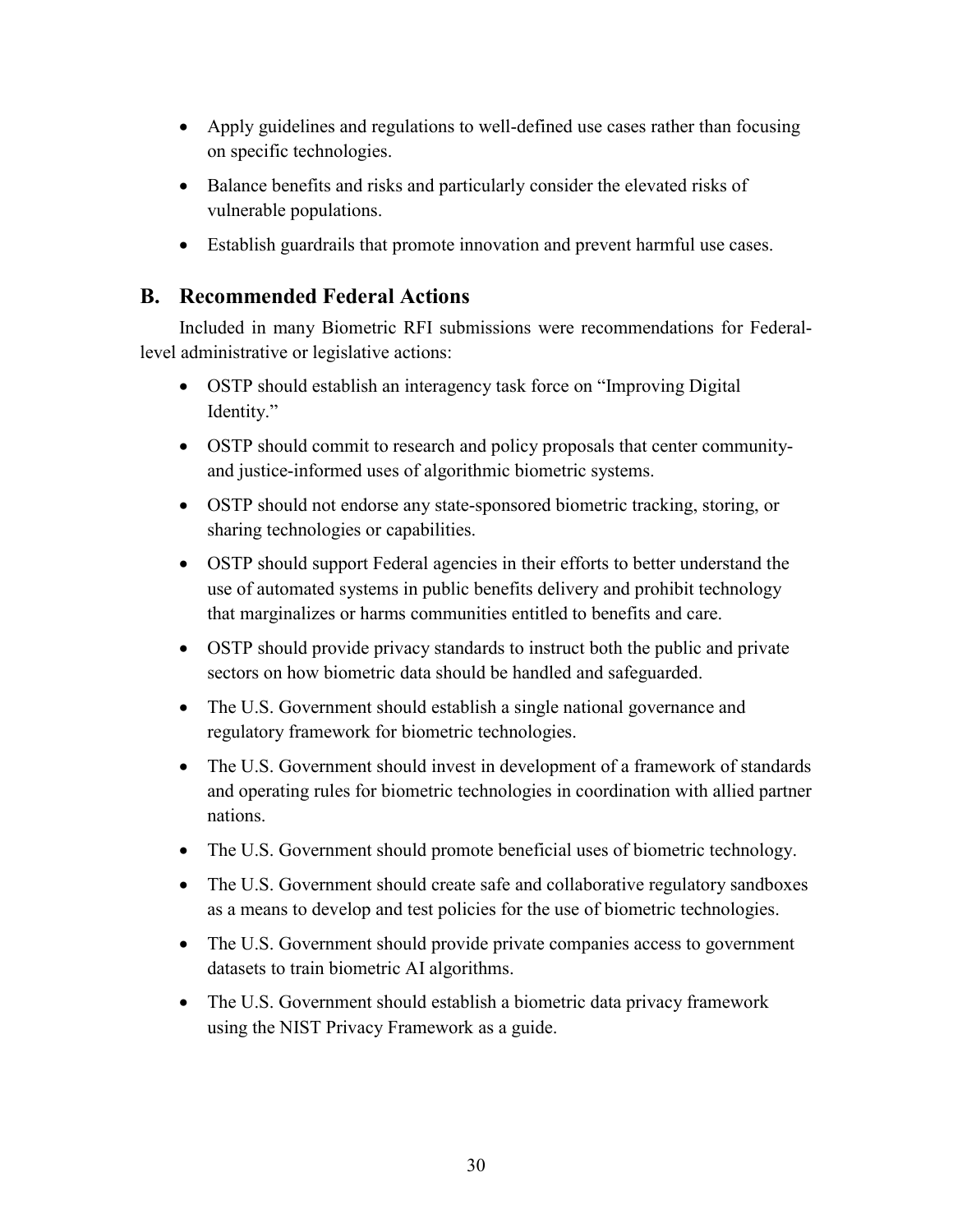argued that bans and moratoria effectively prevent development of appropriate regulation and stifle innovation in these areas. Instead, they argued that policies, requirements, and oversight may provide a path forward that allows implementers to document and evaluate key aspects of specific use-cases and allows regulators and implementers to work together to ensure biometric technologies are being used appropriately and responsibly.

## <span id="page-34-0"></span>**C. Governance of Data and Privacy Protections**

A number of respondents currently using biometric tools described best practices for handling and protecting sensitive biometric data, including enhancing privacy by default by blurring non-target faces when using facial recognition, discarding information from non-consenting individuals, controlling who within an organization has access to biometric data, and establishing clear data collection and retention limits and policies. Some organizations responding to the RFI also described policies and practices for retaining detailed records of actions taken in relation to biometric data to improve transparency and accountability—for example, logging and saving any actions to re-identify, delete, or otherwise alter biometric data. According to a number of respondents, informed consent is an area of concern that has not been sufficiently addressed by organizations that currently use biometric technologies. Some respondents also felt that data aggregation, including data sharing and aggregation by government agencies, is a danger to privacy and must be specifically addressed.

While some of these actions indicate that organizations are operating with intent to "do the right thing," many respondents expressed skepticism that this type of selfgovernance and internal monitoring is sufficient to safeguard against the potential risks that they feel biometric technologies pose. Submissions from some advocacy and civil liberties groups suggest that specific security standards, requirements for consent, and third-party oversight and auditing of biometric technologies should be implemented to ensure accountability and limit the potential harms associated with their use. Other RFI respondents suggested that promoting legal liability and accountability for privacy violations or inequitable or unsafe application of technologies will help to ensure proper assessments before new technologies are deployed.

## <span id="page-34-1"></span>**D. Existing Standards, Laws, Frameworks, and Guidelines**

Many respondents mentioned the General Data Protection Regulation (GDPR), which went into effect in the European Union in 2018, and the lack of equivalent protections for data and privacy in the United States. Submitters noted that in the absence of protections at the Federal level, many States and localities have passed their own laws to provide privacy or data protections or to govern the use of biometric-based technologies and applications. RFI respondents specifically identified adoption of some type of data or privacy protections at the State level in Illinois, Washington, Colorado, Virginia,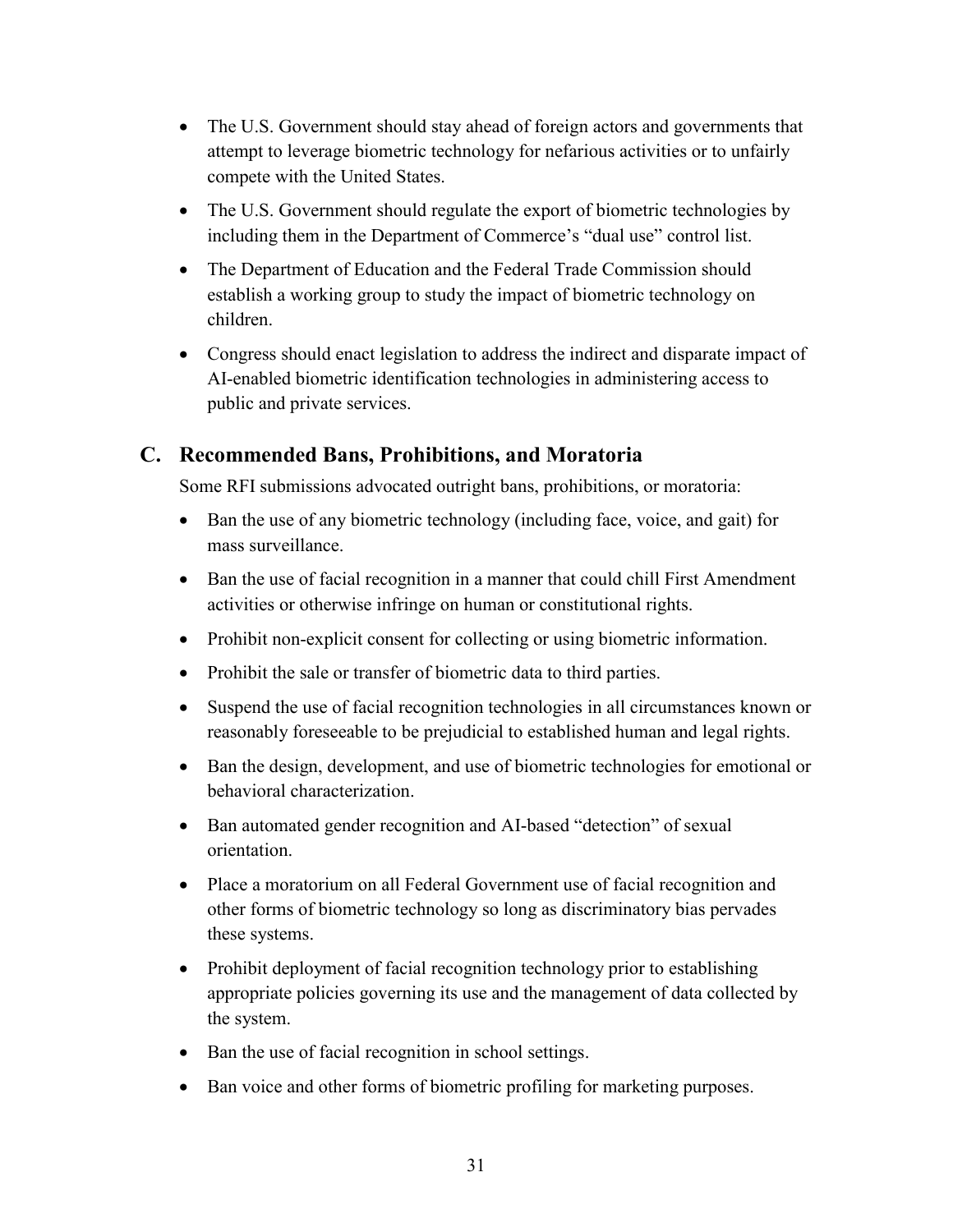California, and Texas; at the city level, New York City, Portland, San Francisco, Oakland, and several municipalities in Massachusetts were noted to have laws regulating the use of biometric-based applications. Additional protections applying to information associated with individuals under the age of 13 (Children's Online Privacy Protection  $Act^{12}$ ) or medical data (Health Insurance Portability and Accountability  $Act^{13}$  $Act^{13}$  $Act^{13}$ ) were noted in several responses. Overall, many respondents voiced concern that the United States does not have a GDPR equivalent, and that State and local measures have resulted in a patchwork of regulations that may be difficult to track and comply with.

Multiple respondents indicated general support for use of biometric technologies, provided they are properly regulated and responsibly deployed; other RFI contributors expressed skepticism that regulation can be done in ways that are meaningful, with many cited examples of cases where law enforcement or other groups have skirted existing protections. Both implementers and other stakeholders suggested there should be regular monitoring of biometric technologies as long as they are in use, to ensure they maintain compliance with privacy, security, and other regulations over time. Some organizations suggested that guidance and oversight should be "technology neutral," while others suggested that medical and non-medical uses may need to be responsive to different types of regulation.

Finally, some respondents considered the unrestrained use of biometrics technologies in an international context and the impact that this could have on human rights globally if the United States and other countries do not begin to set cultural norms and standards for how biometric technologies can be deployed.

 $\overline{a}$ 

<span id="page-35-0"></span><sup>&</sup>lt;sup>12</sup> Children's Online Privacy Protection Act, 15 U.S.C. §§ 6501-6506; https://www.law.cornell.edu/uscode/text/15/6501

<span id="page-35-1"></span><sup>&</sup>lt;sup>13</sup> Health Insurance Portability and Accountability Act of 1996 (HIPAA), 42 U.S.C. § 1320d; https://www.law.cornell.edu/uscode/text/42/1320d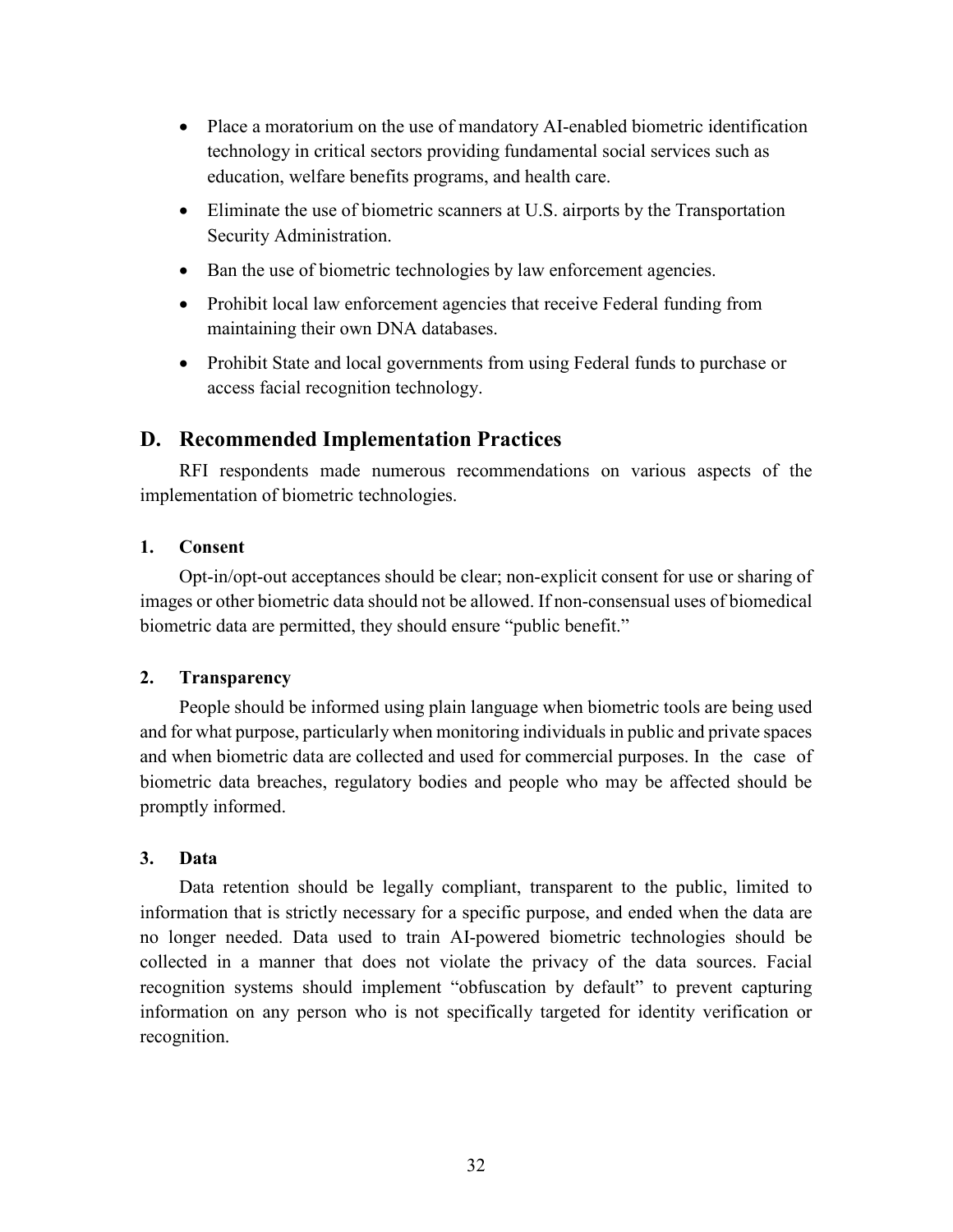# <span id="page-36-0"></span>**10. Recommendations Submitted to the Biometric RFI**

In addition to providing perspectives and information to guide ongoing Federal policy discussions on the use of biometric technologies, RFI respondents made numerous recommendations for policies and actions as well as suggesting principles that should govern biometric policy making. Recommendations received from RFI submitters addressed many specific issues from numerous different points of view, but general concerns included:

- privacy and the ability of individuals to control access to and use of their biometric data;
- discriminatory bias in AI-powered biometric systems;
- chilling freedom of speech and association due to biometric surveillance;
- the security of sensitive biometric information; and
- defining clear boundaries on where, when, and how biometric technologies can be used.

In addition, respondents universally encouraged OSTP to continue to engage stakeholders—including developers and designers of AI technology as well as civil society advocates, private-sector users, and the general public—to develop voluntary standards, ethical guidelines, and best practices for testing, certification, and approved uses of biometric technologies.

## <span id="page-36-1"></span>**A. Recommended Policy Principles**

Although opinions were neither unanimous nor universal, RFI submitters expressed a number of principles to guide the formulation of policies governing biometric technologies:

- Give people ownership and agency over their own data as a fundamental right.
- Avoid bias and discrimination.
- Build on existing law and regulations governing non-discrimination, privacy, civil liberties, and human rights.
- Be evidence-based.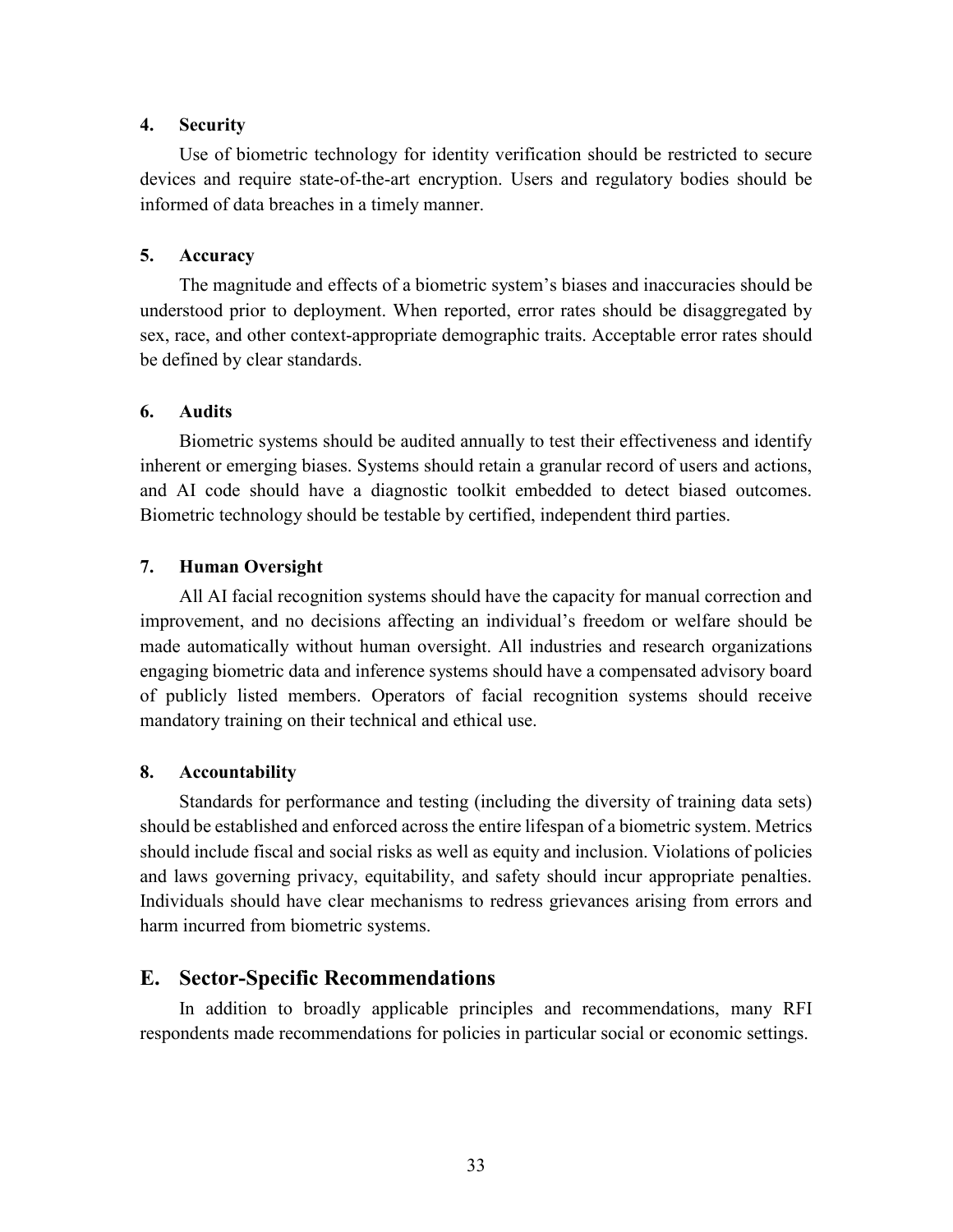- Apply guidelines and regulations to well-defined use cases rather than focusing on specific technologies.
- Balance benefits and risks and particularly consider the elevated risks of vulnerable populations.
- Establish guardrails that promote innovation and prevent harmful use cases.

## <span id="page-37-0"></span>**B. Recommended Federal Actions**

Included in many Biometric RFI submissions were recommendations for Federallevel administrative or legislative actions:

- OSTP should establish an interagency task force on "Improving Digital" Identity."
- OSTP should commit to research and policy proposals that center communityand justice-informed uses of algorithmic biometric systems.
- OSTP should not endorse any state-sponsored biometric tracking, storing, or sharing technologies or capabilities.
- OSTP should support Federal agencies in their efforts to better understand the use of automated systems in public benefits delivery and prohibit technology that marginalizes or harms communities entitled to benefits and care.
- OSTP should provide privacy standards to instruct both the public and private sectors on how biometric data should be handled and safeguarded.
- The U.S. Government should establish a single national governance and regulatory framework for biometric technologies.
- The U.S. Government should invest in development of a framework of standards and operating rules for biometric technologies in coordination with allied partner nations.
- The U.S. Government should promote beneficial uses of biometric technology.
- The U.S. Government should create safe and collaborative regulatory sandboxes as a means to develop and test policies for the use of biometric technologies.
- The U.S. Government should provide private companies access to government datasets to train biometric AI algorithms.
- The U.S. Government should establish a biometric data privacy framework using the NIST Privacy Framework as a guide.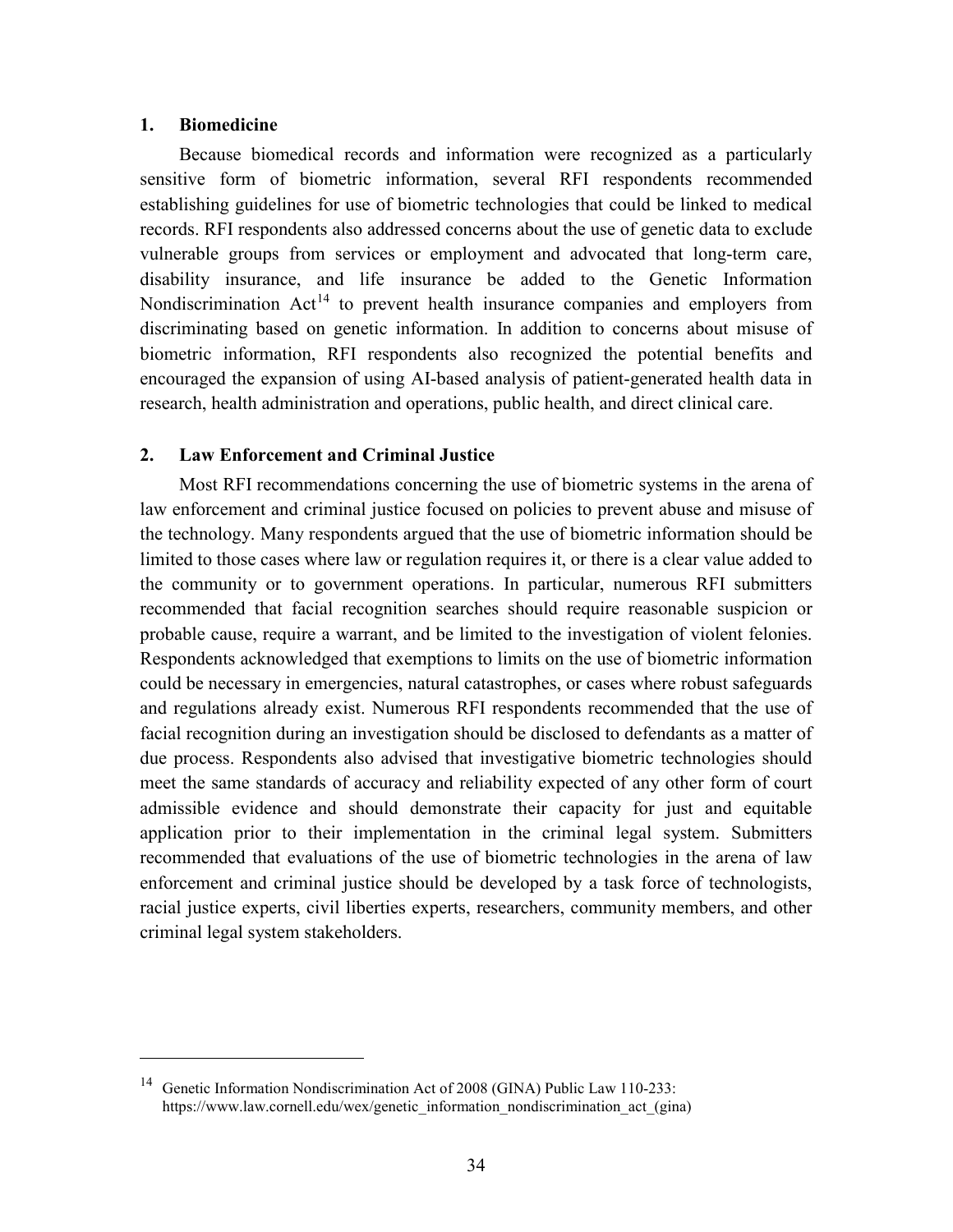- The U.S. Government should stay ahead of foreign actors and governments that attempt to leverage biometric technology for nefarious activities or to unfairly compete with the United States.
- The U.S. Government should regulate the export of biometric technologies by including them in the Department of Commerce's "dual use" control list.
- The Department of Education and the Federal Trade Commission should establish a working group to study the impact of biometric technology on children.
- Congress should enact legislation to address the indirect and disparate impact of AI-enabled biometric identification technologies in administering access to public and private services.

## <span id="page-38-0"></span>**C. Recommended Bans, Prohibitions, and Moratoria**

Some RFI submissions advocated outright bans, prohibitions, or moratoria:

- Ban the use of any biometric technology (including face, voice, and gait) for mass surveillance.
- Ban the use of facial recognition in a manner that could chill First Amendment activities or otherwise infringe on human or constitutional rights.
- Prohibit non-explicit consent for collecting or using biometric information.
- Prohibit the sale or transfer of biometric data to third parties.
- Suspend the use of facial recognition technologies in all circumstances known or reasonably foreseeable to be prejudicial to established human and legal rights.
- Ban the design, development, and use of biometric technologies for emotional or behavioral characterization.
- Ban automated gender recognition and AI-based "detection" of sexual orientation.
- Place a moratorium on all Federal Government use of facial recognition and other forms of biometric technology so long as discriminatory bias pervades these systems.
- Prohibit deployment of facial recognition technology prior to establishing appropriate policies governing its use and the management of data collected by the system.
- Ban the use of facial recognition in school settings.
- Ban voice and other forms of biometric profiling for marketing purposes.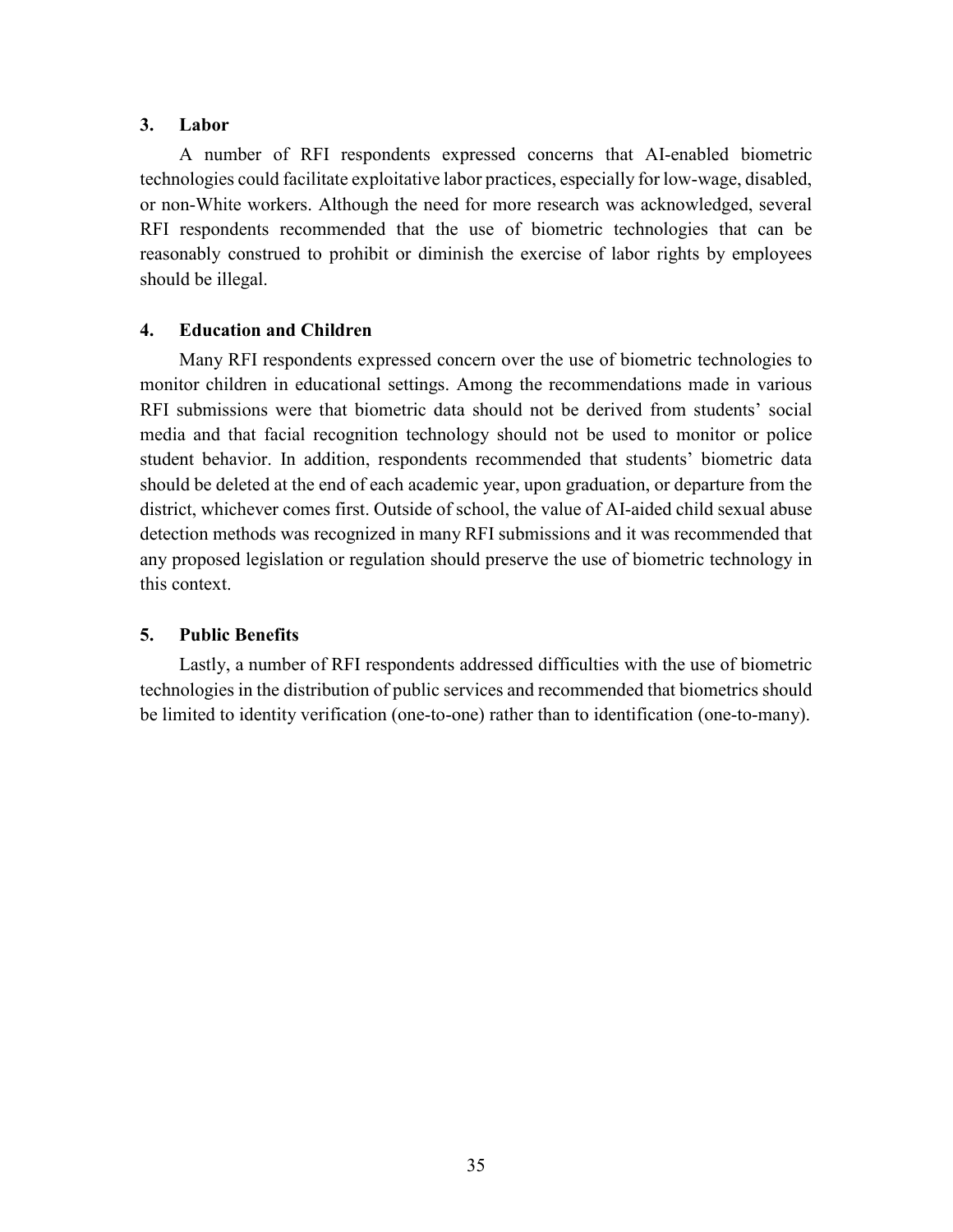- Place a moratorium on the use of mandatory AI-enabled biometric identification technology in critical sectors providing fundamental social services such as education, welfare benefits programs, and health care.
- Eliminate the use of biometric scanners at U.S. airports by the Transportation Security Administration.
- Ban the use of biometric technologies by law enforcement agencies.
- Prohibit local law enforcement agencies that receive Federal funding from maintaining their own DNA databases.
- Prohibit State and local governments from using Federal funds to purchase or access facial recognition technology.

## <span id="page-39-0"></span>**D. Recommended Implementation Practices**

RFI respondents made numerous recommendations on various aspects of the implementation of biometric technologies.

## <span id="page-39-1"></span>**1. Consent**

Opt-in/opt-out acceptances should be clear; non-explicit consent for use or sharing of images or other biometric data should not be allowed. If non-consensual uses of biomedical biometric data are permitted, they should ensure "public benefit."

## <span id="page-39-2"></span>**2. Transparency**

People should be informed using plain language when biometric tools are being used and for what purpose, particularly when monitoring individuals in public and private spaces and when biometric data are collected and used for commercial purposes. In the case of biometric data breaches, regulatory bodies and people who may be affected should be promptly informed.

## <span id="page-39-3"></span>**3. Data**

Data retention should be legally compliant, transparent to the public, limited to information that is strictly necessary for a specific purpose, and ended when the data are no longer needed. Data used to train AI-powered biometric technologies should be collected in a manner that does not violate the privacy of the data sources. Facial recognition systems should implement "obfuscation by default" to prevent capturing information on any person who is not specifically targeted for identity verification or recognition.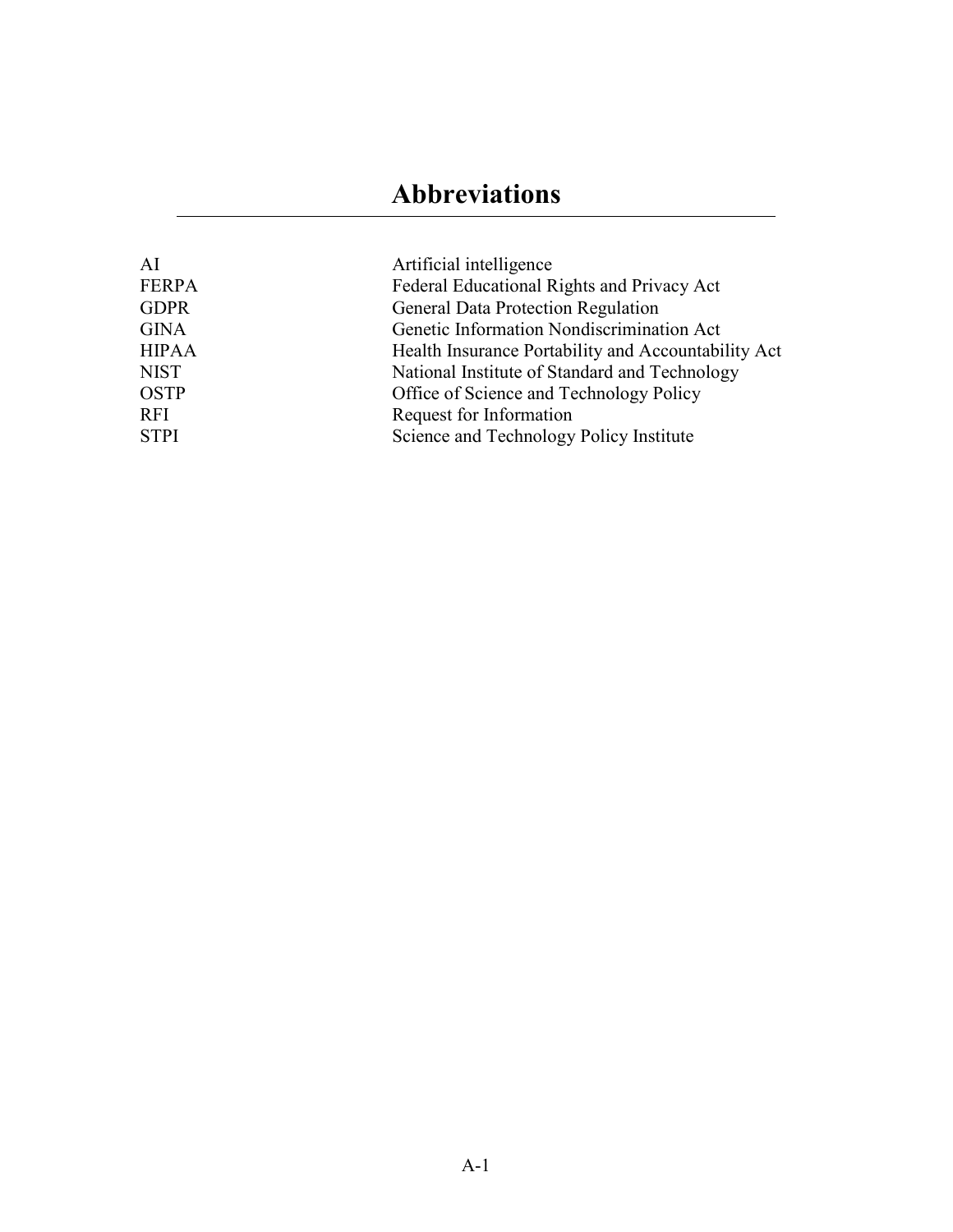#### <span id="page-40-0"></span>**4. Security**

Use of biometric technology for identity verification should be restricted to secure devices and require state-of-the-art encryption. Users and regulatory bodies should be informed of data breaches in a timely manner.

#### <span id="page-40-1"></span>**5. Accuracy**

The magnitude and effects of a biometric system's biases and inaccuracies should be understood prior to deployment. When reported, error rates should be disaggregated by sex, race, and other context-appropriate demographic traits. Acceptable error rates should be defined by clear standards.

#### <span id="page-40-2"></span>**6. Audits**

Biometric systems should be audited annually to test their effectiveness and identify inherent or emerging biases. Systems should retain a granular record of users and actions, and AI code should have a diagnostic toolkit embedded to detect biased outcomes. Biometric technology should be testable by certified, independent third parties.

### <span id="page-40-3"></span>**7. Human Oversight**

All AI facial recognition systems should have the capacity for manual correction and improvement, and no decisions affecting an individual's freedom or welfare should be made automatically without human oversight. All industries and research organizations engaging biometric data and inference systems should have a compensated advisory board of publicly listed members. Operators of facial recognition systems should receive mandatory training on their technical and ethical use.

### <span id="page-40-4"></span>**8. Accountability**

Standards for performance and testing (including the diversity of training data sets) should be established and enforced across the entire lifespan of a biometric system. Metrics should include fiscal and social risks as well as equity and inclusion. Violations of policies and laws governing privacy, equitability, and safety should incur appropriate penalties. Individuals should have clear mechanisms to redress grievances arising from errors and harm incurred from biometric systems.

## <span id="page-40-5"></span>**E. Sector-Specific Recommendations**

In addition to broadly applicable principles and recommendations, many RFI respondents made recommendations for policies in particular social or economic settings.